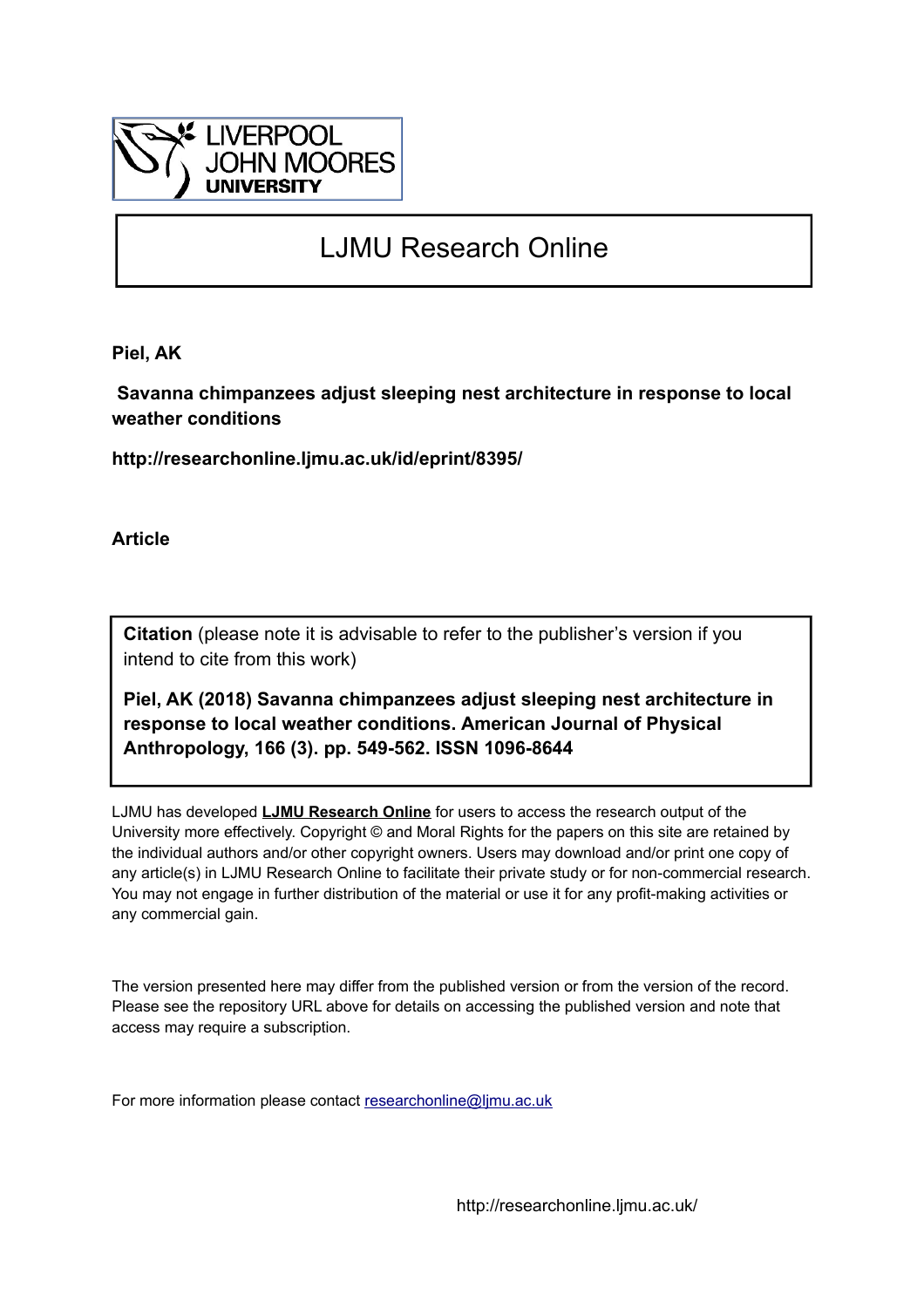**Title:** Savanna chimpanzees adjust sleeping nest architecture in response to local weather conditions

Authors: Fiona A. Stewart<sup>1, 2</sup>, Alexander K. Piel<sup>1</sup>, Jurgi C. Azkarate<sup>3</sup>, and Jill D. Pruetz<sup>4</sup> <sup>1</sup>School of Natural Sciences and Psychology, Liverpool John Moores University, Liverpool, L3 3AF, UK <sup>2</sup>Department of Archaeology and Anthropology, University of Cambridge, Cambridge, CB2 3QG, UK

<sup>3</sup>Hazi Lagun, Arrasate, GI 20500, Spain

<sup>4</sup>Department of Anthropology, Iowa State University, Ames, IA 50011, USA

**Number of text pages: 19; plus bibliography: 23; figures: 2; Tables: 6 Abbreviated title:** Chimpanzees adjust nest architecture to local weather **Keywords:** sleeping-platform, bed, shelter, great-ape

# **Corresponding author:** Fiona A. Stewart

School of Natural Sciences and Psychology, Liverpool John Moores University, Liverpool, L3 3AF, UK; Email: [F.A.Stewart@ljmu.ac.uk;](mailto:F.A.Stewart@ljmu.ac.uk) Phone: +447947406953

**Grant sponsorship:** Carnegie Trust for Universities of Scotland, Harold Hyam Wingate Foundation, L.S.B. Leakey Foundation, International Primatological Society, Wenner-Gren Foundation for Anthropological Research, Iowa State University, National Geographic Society, National Science Foundation, American Society of Primatologists and Primate Conservation Inc., and UCSD/Salk Center for Academic Research and Training in Anthropogeny (CARTA).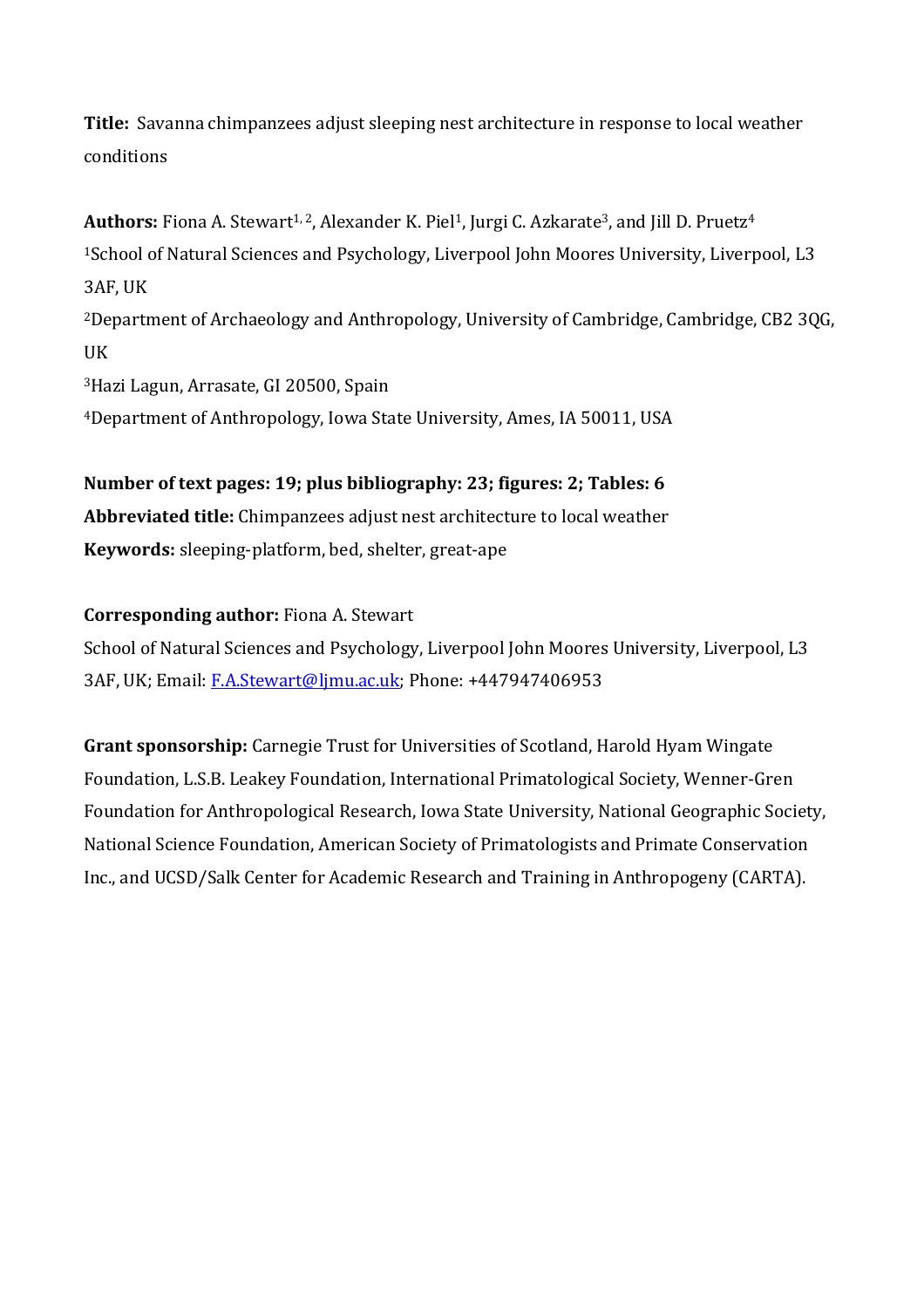# **ABSTRACT**

# **Objectives**

Great ape nests are hypothesized to aid safe, secure sleep via providing thermoregulation or protection from predators and vectors. We aimed to describe and investigate variation in chimpanzee nest architecture across two populations in response to local weather conditions.

# **Materials and methods**

We experimentally tested whether nests provide insulation by measuring heat loss within and outside nests, and took detailed measurements of the number, size, and type of materials used in nest building across two dry-habitat research sites (Fongoli, Senegal, and Issa, Tanzania). We tested application of principal components analysis (PCA) to extract composite quantitative measures of the key components of shape and architecture, before testing how PCs vary across populations with overnight weather conditions that reflect hypothesized thermoregulatory function.

# **Results**

Heat loss is greater and occurs faster outside of nests. PCA allowed meaningful comparison of nests within and between sites. Nest variation at both sites revealed chimpanzees built thicker nests in cooler conditions and used more broken branches and support in moister conditions. Chimpanzees in Fongoli used more lining and mattress material in colder conditions, whilst in Issa nest depth and support branch size were larger in windier conditions.

# **Discussion**

Shape and architectural measures reflected insulation and stability of nest structure. Chimpanzees in Fongoli and Issa may achieve the same functional goals by adjusting nest shape and architecture in different ways. These results suggest that wild chimpanzees show flexible building techniques in response to local, overnight weather conditions in making an insulating and stable, supportive platform for sleep.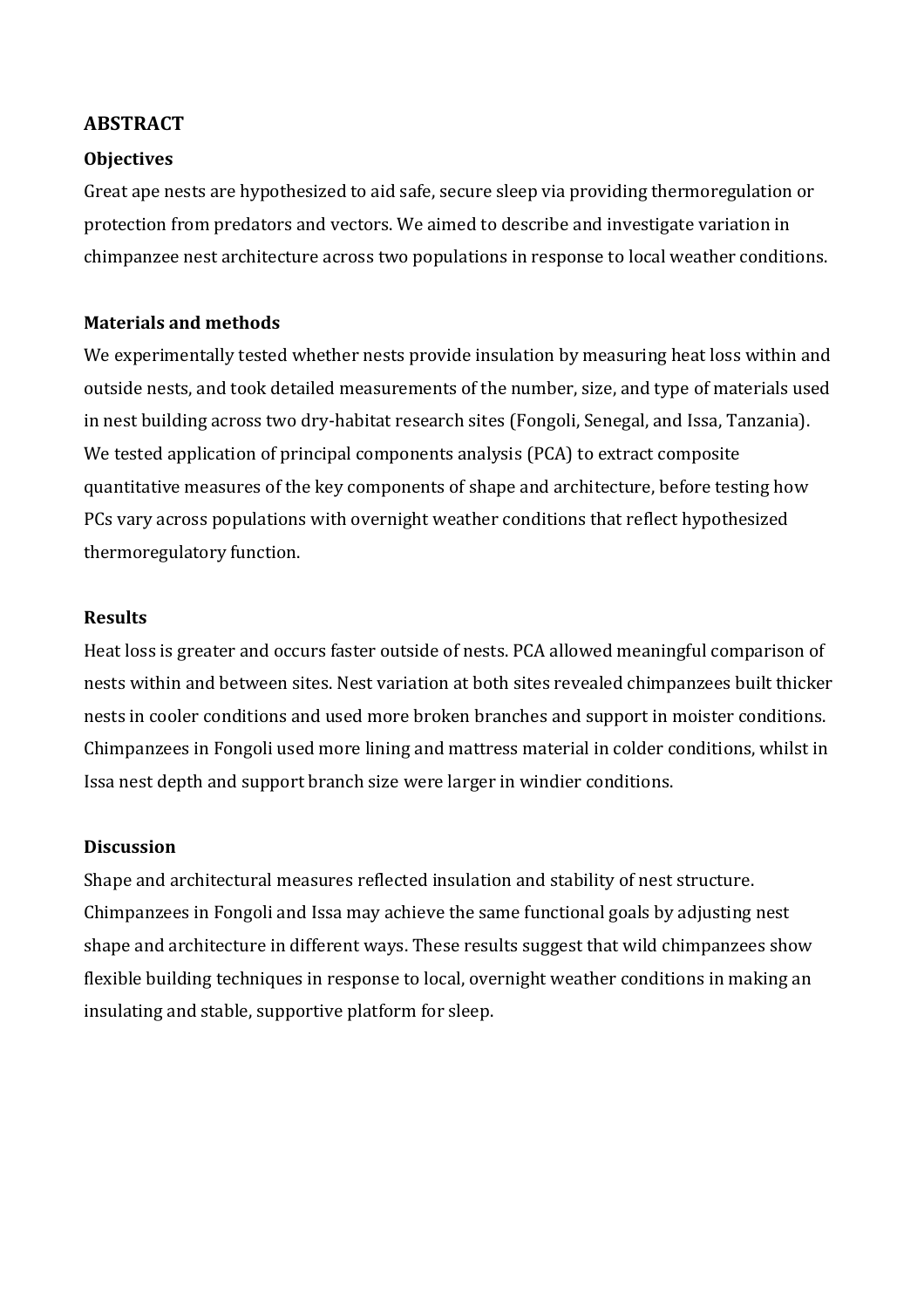## **INTRODUCTION**

For many species of animals, built structures often function as shelters that provide protection against environmental conditions, including climatic extremes and predation threat (Hansell, 2005). Animal constructions most frequently perform shelter functions and through their building behavior, animal architects stabilize their environments, which may allow them to expand their range and be buffered against extinction processes (Hansell, 1993, 2005; Hansell and Ruxton, 2008). For example, the most widely distributed species of ants are weaver ants (*Oecophylla longinoda* and *O. smaragdina*), which sew leaves into a protective shelter (Hansell, 2005), and the evolution of paper nest construction in wasps (Polistinae) allows paper nestbuilding wasps to attach nests to a greater variety of building sites than mud nest-builders, which may have permitted paper nest-building wasps a greater pantropical range (Hansell, 1993).

Over their post-weaning lives, all great apes build at least one daily shelter; these nests serve for both daytime rest and overnight sleep. This construction is the most pervasive form of technology in the great apes. The four species of great apes make broadly similar nests, despite differences among them in phylogeny and habitat (Fruth and Hohmann, 1996). Such similarity suggests that nest construction evolved in a common great-ape ancestor in the Miocene and may have facilitated the evolution of cognition and technological skill in hominoids (Fruth and Hohmann, 1996). Coolidge and Wynn (2006) suggested that a major jump in cognitive evolution might have occurred during the transition from tree to ground sleeping in *Homo erectus.* Determining the factors involved in nest function in existing hominoids is thus important for modeling the behavior of pre-*erectus* hominins and understanding the evolution of shelter in hominoids.

Nest building is complex, requiring sequential combination of branches into a secure platform in highly variable arboreal substrates. Captive individuals build higher-quality nests more efficiently if they have had exposure to experienced nest-builders early in life, indicating that learning plays an important role in the development of nest-building skills (Bernstein, 1962; Videan, 2006). As an example of problem- solving, nest building may demand as much, or more, cognitive complexity as some forms of tool-use (Hansell and Ruxton, 2008), and study of orangutan nest-building has revealed technical knowledge and choice in ape nest construction (van Casteren et al., 2012).

Research on variation in tools and tool use has extensively shown both functional and cultural variation in tool use across and within populations (Whiten et al., 1999; Humle and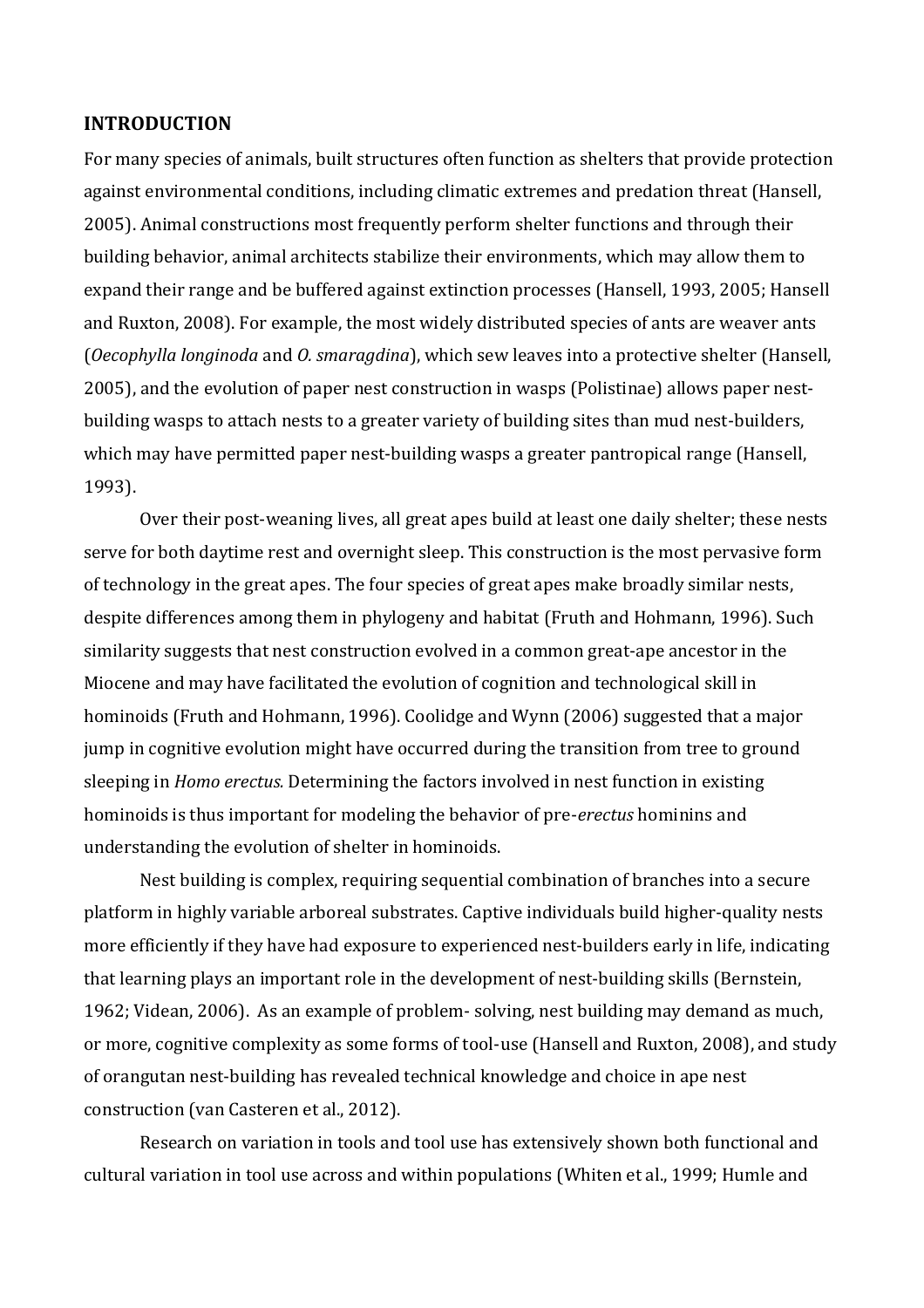Matsuzawa, 2002; Schöning et al., 2008). Nest building is the most ubiquitous form of ape elementary technology, however, and despite preliminary descriptions of nest architecture (Bolwig, 1959; Goodall, 1962; Schaller, 1963; Mackinnon, 1974; Kano, 1979) few studies have measured and quantified nest shape and architecture beyond classification of nests into types (Tutin et al., 1995). In Fruth's pioneering study, she measured and described the shape and structure of wild bonobo nests (Fruth, 1995). Similar methods have been used more recently to describe orangutan (van Casteren et al., 2012) and chimpanzee nests (Samson, 2012). These studies revealed variation in architectural complexity in ape nests, and, for orangutans, knowledge of the mechanical properties of branches used in their constructions (van Casteren et al., 2012). However, no previous study has quantified how nest architecture varies within or across populations, and if such nuanced variation reflects cultural patterns or functional adaptations of nest building to local environmental conditions.

The primary function of ape nests is likely as a safe, comfortable sleeping platform that permits higher-quality rest and longer periods of REM sleep, through a recumbent posture and fewer disturbances during the night (Fruth and Hohmann, 1996; McGrew, 2004; Stewart et al., 2007; Stewart, 2011a). However, across many species, animal-built structures often act as shelters that provide protection against environmental conditions, including extreme weather and predation threats (Hansell, 2005). Great ape nests are likely no exception and have been proposed to perform other functions that shelter the builder from environmental challenges, such as predation, parasite transmission from biting vectors, and thermal stress (Baldwin et al., 1981; Russon et al., 2007; Pruetz et al., 2008; Stewart, 2011a; Koops et al., 2012; Samson and Hunt, 2012; Samson et al., 2012; Stewart and Pruetz, 2013). Nest building may permit apes to sleep in higher, more peripheral, and camouflaged sites within the tree canopy, than their large body size otherwise would permit, providing greater protection from possible nighttime predation (Baldwin et al., 1981; Pruetz et al., 2008). Height within the canopy and possible phytochemical repelling properties of tree species used for nest building may reduce apes' exposure to biting insects and thus lower potential vector transmission of parasites (Russon et al., 2007; Stewart, 2011a; Koops et al., 2012; Samson et al., 2012). Finally, nests have been proposed to aid thermoregulation by provision of an insulating layer for overnight sleep (Stewart, 2011a) or by enabling apes to select thermally stable sleeping sites (Koops et al., 2012; Samson and Hunt, 2012).

Despite these hypotheses, almost no studies have investigated possible thermoregulatory function in great ape nest-building. Previous studies have described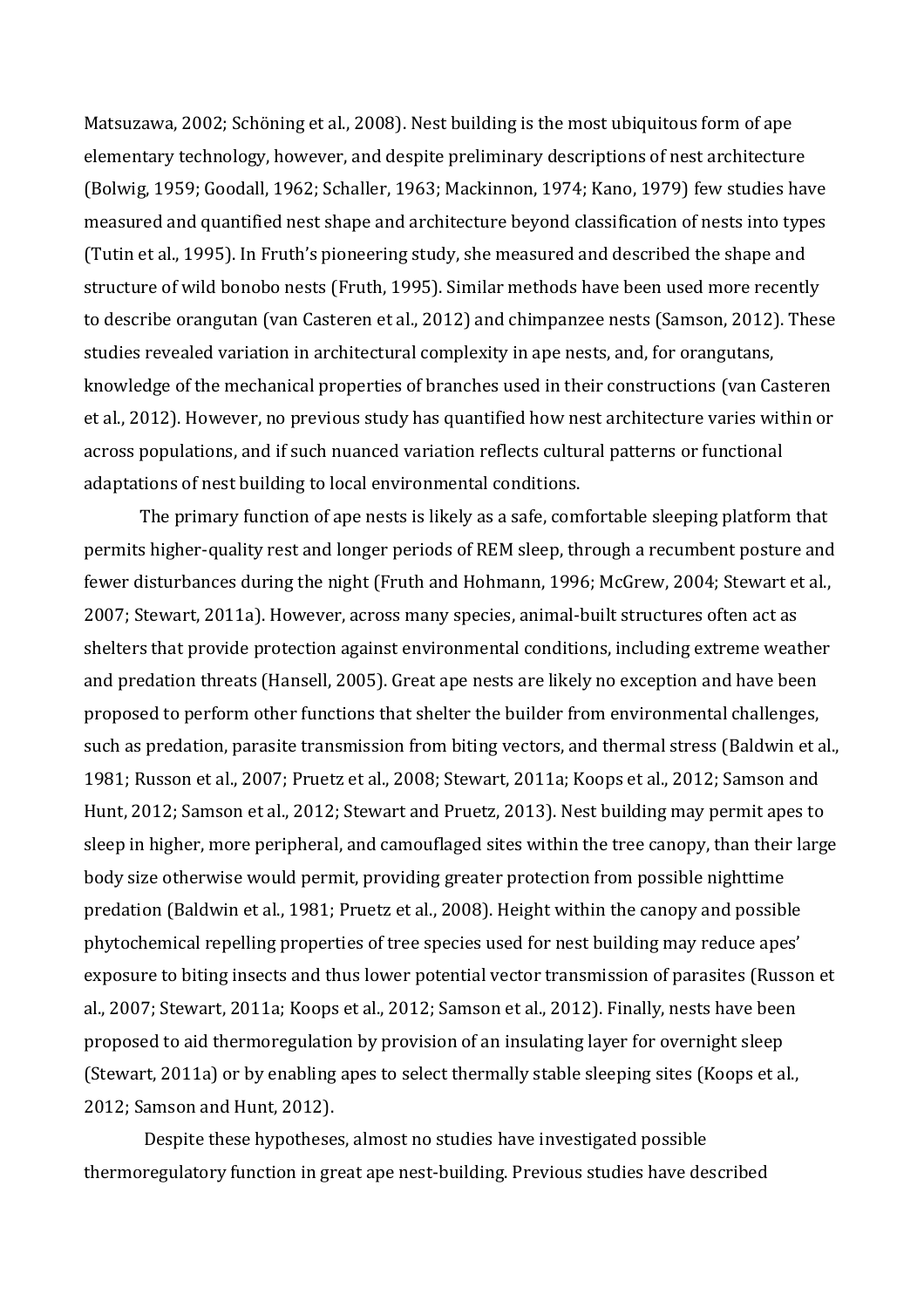differences in nest site selection across different conditions; for example chimpanzees at several sites nest higher during the rainy versus the dry season, which may expose the apes to sunshine at dawn, allowing them to dry faster after wet nights (Baldwin et al., 1981; Koops et al., 2012), and gorillas build more arboreal nests during the wet season as well as fuller, more elaborate nests in colder conditions and on nights after rainfall (Remis, 1993; Tutin et al., 1995; Mehlman and Doran, 2002; Sunderland-Groves et al., 2009). Nest structures are thus hypothesized to provide insulation in cold and rainy conditions, yet no studies to date have directly assessed the insulation of nests, nor used detailed climatological data to investigate how nest architecture varies with climatic conditions.

A pre-requisite to examining whether chimpanzee nests serve a thermoregulatory function is determining whether nests provide insulation. We therefore first aim here to test the hypothesis that nests provide insulation by experimentally testing heat loss within and outside of nest structures. We predicted that heat loss would occur less and be slower within a nest than outside of a nest.

Architectural measurements yield many variables for a nest, so measures are often inter-related. We therefore applied a principal components analysis (PCA) to extract the key elements of nest shape and architecture. PCA is frequently used to investigate traits underlying complex behavior, e.g. relationship quality (Fraser et al., 2008), and variation in complex shapes, e.g. primate crania (Fleagle et al., 2010). Such analysis results in composite quantitative measures of shape and architecture across all nests, which we then aimed to compare between sites and nest types.

Thirdly, we aimed to investigate the thermoregulatory hypothesis by testing for a relationship between variation in architecture with climatic conditions. We hypothesized that architectural components associated with characteristics known to improve insulation of structures in other species (Hansell, 2000, 2005) would vary with overnight weather conditions in ways that may provide greater insulation in colder, wetter, and windier conditions. Specifically, we made the following predictions:

- 1) Cooling within nests is less and occurs slower than outside nests
- 2) Nest thickness, amount of mattress material, and additional lining material will increase as temperature decreases, and wetness increases

2) Nest depth will increase in colder, wetter, and windier conditions, which may reduce heat loss from convection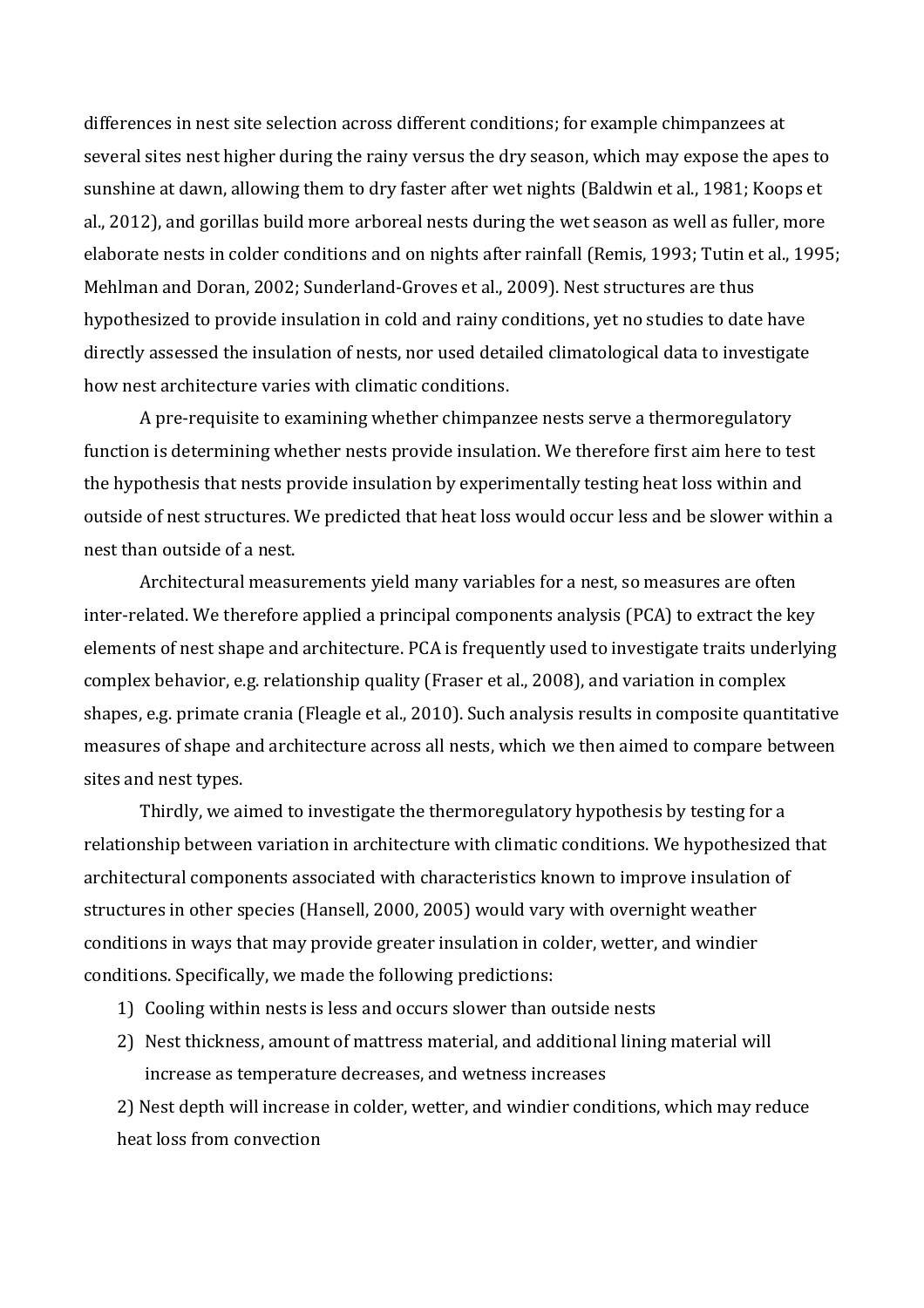We also hypothesized that architectural components associated with characteristics known to improve structural support in other species' constructions (Hansell, 2000, 2005) would vary with overnight conditions in ways that may provide a more stable, safe structure for overnight sleep. Specifically, we predicted that:

3) The amount and size of support built and selected will increase in windier conditions.

## **METHODS**

#### **Study sites**

The research was done at two study sites: Fongoli (12° 39 N 12° 13 W), in south east Senegal, and Issa (05° 23 S 30° 35 E), in western Tanzania. Both sites have a mosaic of woodlandsavanna vegetation, interspersed with small riverine patches of gallery forest, which makes up <2% of the landscape (Pruetz et al., 2008; Stewart et al., 2011). Vegetation types were classed similarly in this study as 'forest', 'woodland', and 'grassland' (*sensu* Pruetz et al., 2008; Stewart et al., 2011).

In Fongoli architectural data were collected during only the dry season from October 2007 to March 2008. In Issa, architectural data were collected during the wet season from January to April 2009 and the dry season from May to September 2009. Nest insulation experiments were conducted at Issa in August to November of 2014.

#### **Nest insulation experiment**

In order to measure temperature loss over time within, compared to without nests, we attached sensors of a dual sensor temperature logger (MicroLite II USB Temperature Data Logger with External NTC Sensor) to two Nalgene water bottles. We built ten experimental nests on different occasions and deployed water bottles, one within the nest, and one attached to a branch at the same height and orientation within the same tree. Chimpanzees usually build a fresh nest each night and in a dry, mosaic environment leaves quickly become dry (FS pers. obs.). Freshly-built nests could therefore differ in insulative properties compared to day-old nests, so we chose to use human-built fresh, rather than chimpanzee-built old, nests for this experiment. Although experimental nests were built using known architectural properties described in Table S2, to ensure they were as similar as possible to chimpanzee nests, humanbuilt nests might differ in insulative properties. We filled water bottles with freshly boiled water and deployed for a minimum of three hours with loggers recording temperature each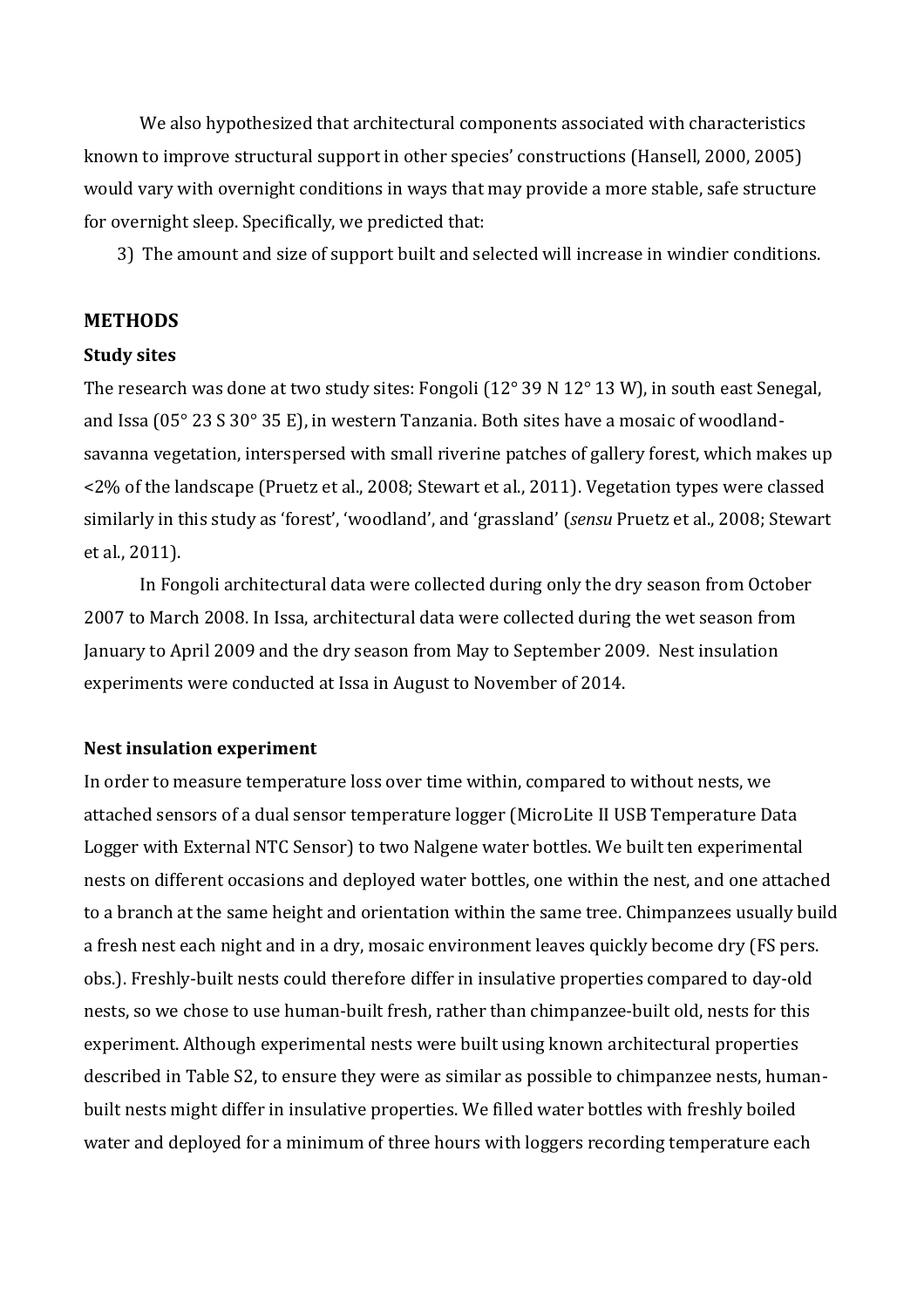minute. We calculated the differential temperature for each experiment, plus mean differential temperature and standard deviation across experiments.

## **Weather conditions**

We deployed six assemblages of data loggers within representative vegetation types and topographic levels used for nesting within the study areas; climatic data were averaged across logger assemblages deployed within the same vegetation type or topographic level category (see Table 1). Some data were lost due to rodent-chewed wires, or technical faults. Thus, in Issa, data from wind sensors were averaged across 'open' (woodland plateau, slope and valley) versus 'closed' (forest plateau, slope, valley) vegetation types. All loggers were deployed at known mean nesting height for each vegetation type and study site (Fongoli nest heights from Pruetz et al. (2008) of 7m in forest, 8m in woodland, and 8m in grassland; Issa nest height from Hernandez-Aguilar (2006) of 12m in all vegetation types), in order to represent variable overnight nesting conditions in different vegetation types, as climatic measurements vary with vegetation and deployment height (Koops et al., 2006, 2012; Samson and Hunt, 2012). These data were taken to be representative of microclimate of these vegetation types across the study site. Each assemblage included a Hobo 4-channel micro weather station logger (H21- 002) with attached Hobo wind speed smart sensor (S-WSA-M003), and a Hobo temperature and relative humidity logger (H8 Pro series), which recorded data every 30 minutes, including the maximum 2-second wind gust speed, temperature, and percentage relative humidity. In Issa, a Hobo leaf wetness sensor (S-LWA-M003) was also used, which is a flat sensor that uses a capacitive grid to measure percentage surface area (leaf) wetness. In Issa we deployed a Hobo data-logging rain gauge (RG-3) to record overnight rainfall volume. In Fongoli, data were collected during the dry season; none of the nests analyzed were built on the very few rainy nights.

An overnight period of 12 hrs, from 18:00 to 06:00 hrs, was selected for analyses, following the only study to measure the inactive period of chimpanzees in the wild (Lodwick et al., 2004), and all nests included in this study were built for overnight sleep. For each night, and in each vegetation type, when a nest was built in Fongoli or Issa, we calculated the mean overnight temperature, relative humidity, and gust speed. In Issa, we included mean overnight leaf wetness and total volume of rainfall (mm) overnight. Data from the night each nest was built were used for analyses because chimpanzees may adjust their constructions or move nests during the night (Stewart, 2011b).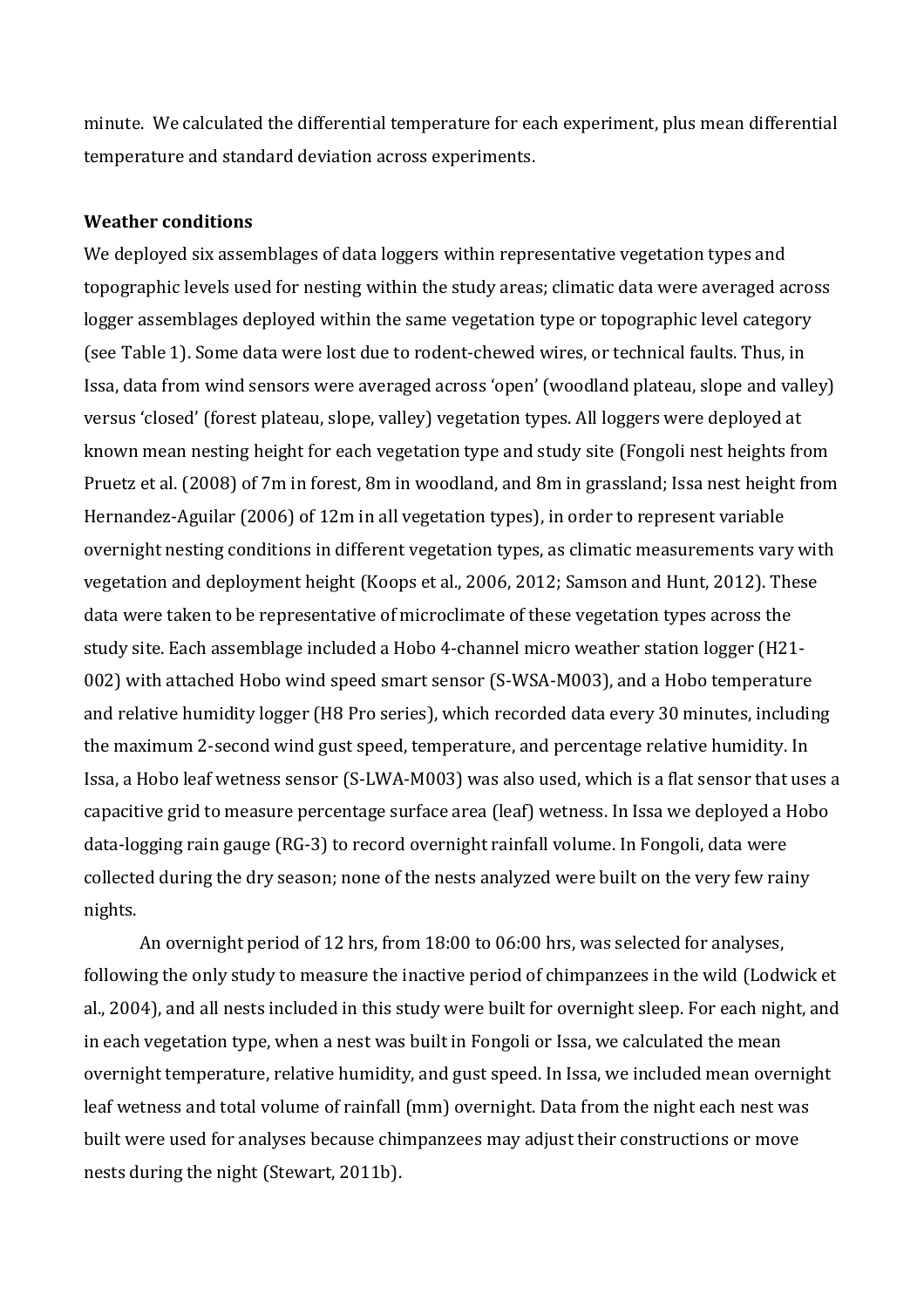#### **Nest location, access, shape and architectural measurements**

In Fongoli, habituated focal individuals were followed to the nesting site in the evening and measurements were made the following morning. In Issa, where chimpanzees are unhabituated, fresh nests groups were found opportunistically or after hearing vocalizations at night or in the early morning. Only fresh nests, defined as nests seen built the night before, or with moist feces or urine underneath, were analyzed.

Nest height was measured to the nearest metre from the ground beneath the nest to the centre of the nest using a clinometer and a tape measure. Nest height and height of the treecrown base were measured in the same way from the base of the tree-trunk and these measurements were used to calculate nest height in the tree crown.

FS accessed 252 freshly-built night nests. Due to time constraints, or if nests sprang apart rapidly, we could not take each measurement for each nest, thus 212 nests for which all variables were recorded were included in a PCA. FS accessed nests by either free-climbing, or using a combination of single-rope technique (SRT) and double-rope technique (DRT) (Houle et al., 2004; Stewart et al., 2011).

Detailed measurements of shape as described in Figure 1 were recorded to the nearest cm, using a meter stick. Depth was recorded a second time with the weight of researcher FS (55kg) within the nest as many nests spring up without an occupant. All diameters were measured to the nearest cm using a metric diameter tape. Detailed measurements of nest architecture were recorded by taking the nest to pieces and recording each step in reverse construction sequence, in order quantify all likely manipulative steps (sensu Corp and Byrne, 2002). For each building-step the type of material (grass, liana, shrub, or tree), type of manipulation (bend, <50% broken; break, >50% broken; or detach), and branch diameter (measured at the inside of the bend/break) was recorded. Architectural data were summarized as described in Table 2 to include quantity and size of material. Additional variables measured include the sum of selected support diameter (defined as the sum of the diameters of weightbearing, but un-modified branches or branch formations on which the nest was built) and the sum of constructed support diameter (defined as the sum of diameters of branches forming initial building-steps that provided structure and support to the nest, but contributed little leafy material). All support diameters were measured at weight-bearing points, where they passed beneath the center of the nest.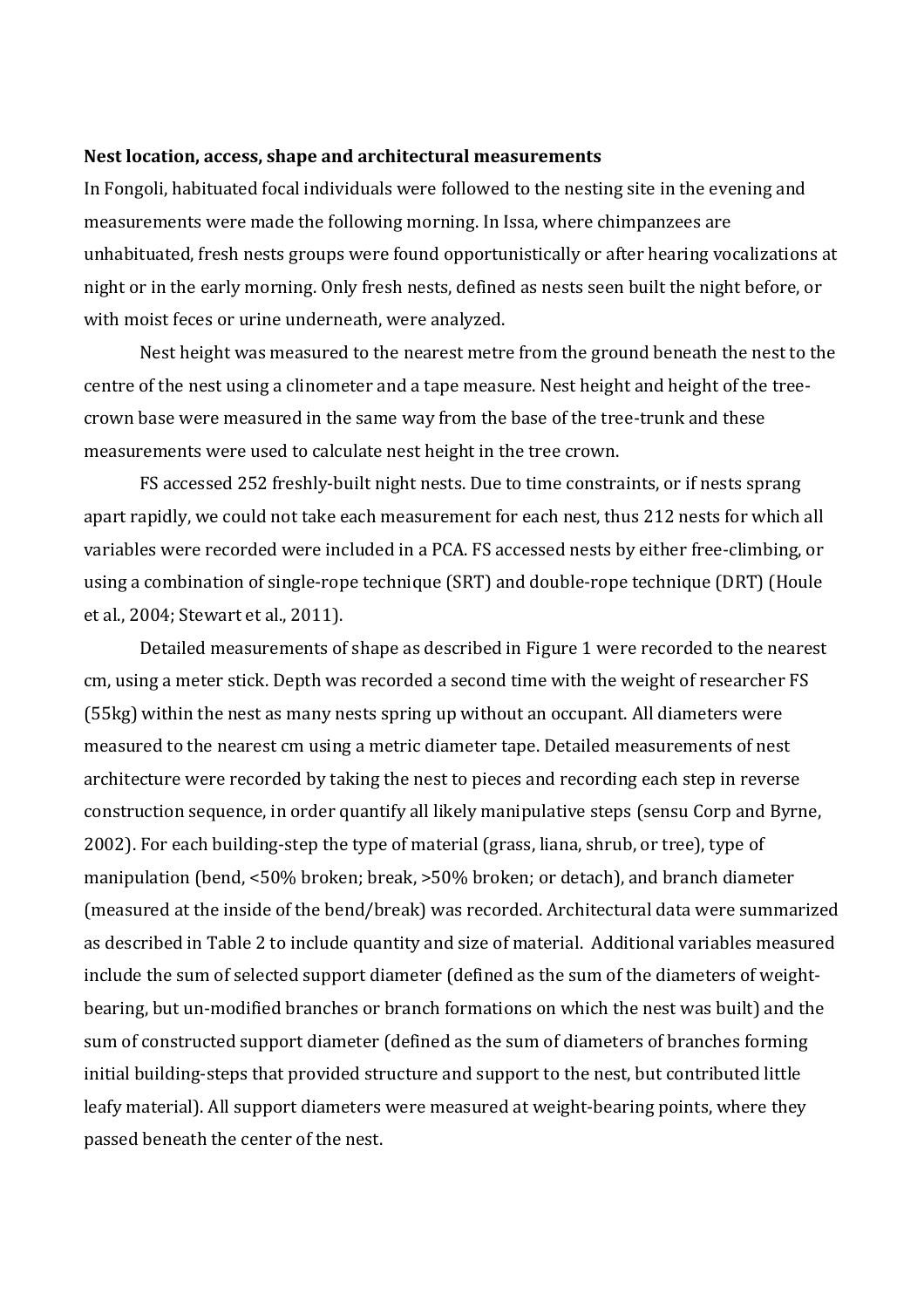#### **Analyses**

All statistical analyses were conducted using Predictive Analytics SoftWare PASW Statistics 18, Release Version 18.0.0 (SPSS, Inc., 2009, Chicago, IL, www.spss.com). For the nest insulation experiment, we compared maximum temperature lost within nests and outside nests using a wilcoxon's signed rank test. Within-site differences in microclimate across vegetation types were analyzed with a repeated measures analysis of variance (ANOVA) or the non-parametric equivalent, Friedman's ANOVA, each followed *post hoc* by Bonferroni corrected pairwise comparisons.

Nest height was non-normally distributed and so a series of bivariate Spearman rank correlations was done to investigate how nest height varies with mean overnight temperature, relative humidity, and gust speed. All reported p-values were Bonferroni corrected, to control for Type-1 error.

As a large number of inter-correlated variables were recorded in order to fully describe nest shape and architecture, we used a principal components analyses (PCA) to obtain composite measures of nest shape and architecture. PCA is a statistical technique that can be used to identify clusters of variables, or patterns of correlations within sets of variables, which represent underlying factors, or principal components (Tabachnick and Fidell, 2007). The PCA provides coefficients of correlation between each nest structure variable and each extracted component; correlated variables, which could be measuring aspects of the same underlying factors. PCA reduces these groups of interrelated variables into underlying dimensions or components and the cumulative amount of variance explained by the components. As extracted components are by definition uncorrelated with each other, the total variance explained is the sum of the variance explained by each extracted component. We considered coefficients of correlation greater than 0.5 or less than -0.5 to be high loadings. A varimax rotation was used, which is an orthogonal rotation method that minimizes the number of variables that have high loadings on each component and is most commonly used to simplify the interpretation of the components (Tabachnick and Fidell, 2007). We used a minimum eigenvalue of 1.00, which is standard for PCA using similar sample sizes, in order to determine the number of components extracted from the PCA (Tabachnick and Fidell, 2007).

The 25 variables included in the PCA were determined by the Kaiser-Meyer-Olkin (KMO) measure of sampling adequacy (Tabachnick and Fidell, 2007; Table 2). We used a KMO value greater than 0.7, which indicates that the variables are sufficiently inter-correlated to yield distinct and reliable principal components for this sample size (Hutcheson and Sofroniou,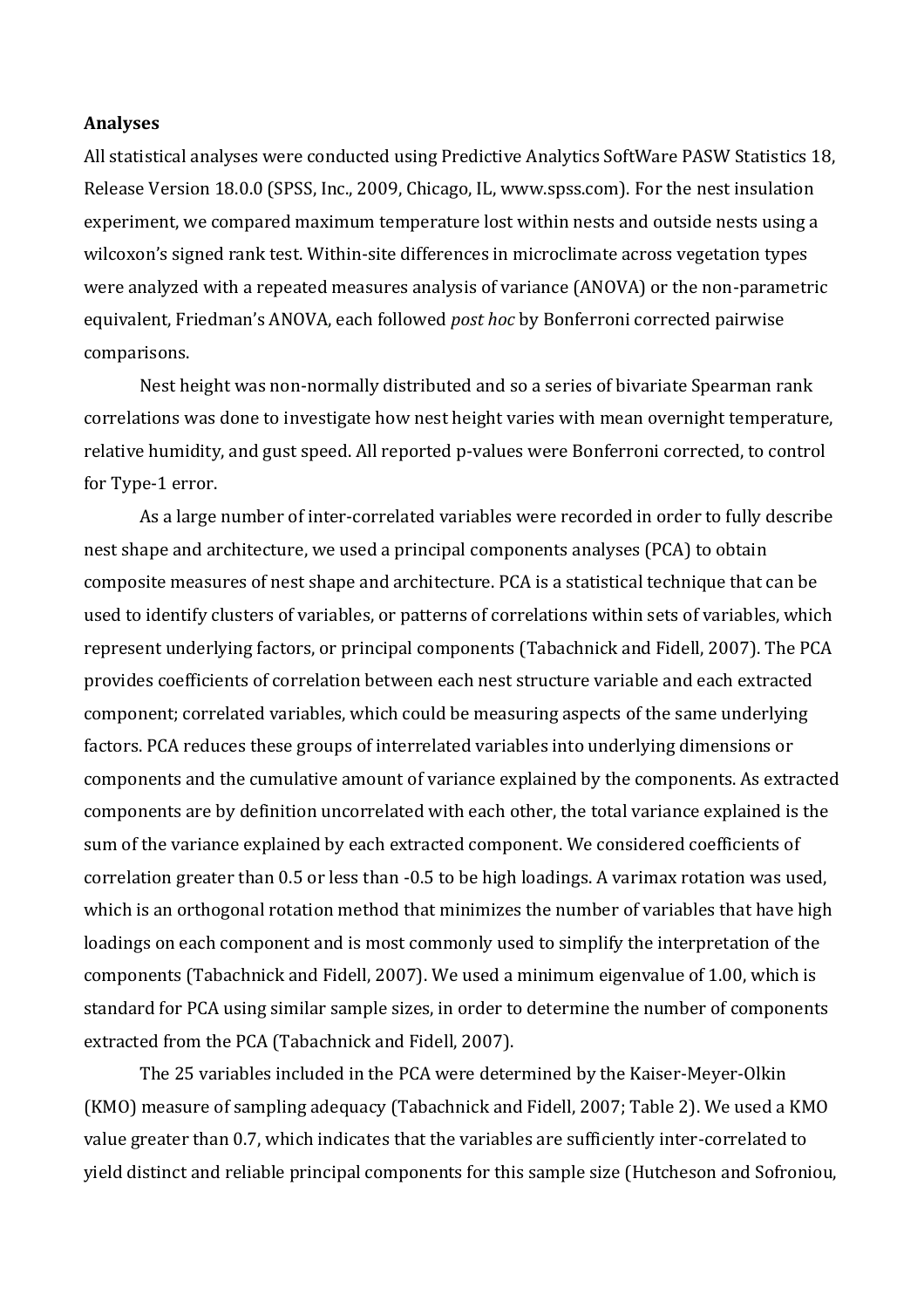1999). Two measures of nest architecture that did not correlate sufficiently were therefore analyzed separately: sum of selected support branch diameters, and sum of constructed support branch diameter.

The resultant principal components of nest shape and architecture were analyzed individually. A series of backward stepwise multiple linear regression models were generated using dependent variables of each principal component, and independent variables of mean overnight climatic measures, in order to investigate the influence of weather conditions on nest shape and architecture for each study site separately. A Bonferroni correction was applied for all multiple comparisons. When necessary, we applied a negative inverse transformation to the data, to correct for skewness and kurtosis. If data could not be normalized, then nonparametric bivariate correlations were used and a Bonferroni correction applied.

#### **RESULTS**

#### **Nest Insulation**

All experimental nests built provided insulation with slower temperature loss within nests, than outside of nests (Fig. 2). The maximum temperature difference between inside and outside nests, which we recorded across experiments, was on average 7.32 C (St Dev 3.29 C). The temperature loss after three hours was significantly greater within nests than outside nests (Wilcoxon's signed rank test, V=0, p=0.002).

#### **Nest Height, Shape and Architecture**

Median nest height was greater in Issa (Median=12m, n=502) than Fongoli (Median=5m, n=408), and no different between seasons. In Fongoli, nests were built higher ( $r = 0.15$ , n = 409, p = 0.006), and higher within the tree crown ( $r = -0.14$ ,  $n = 336$ ,  $p = 0.036$ ) in conditions of greater relative humidity. There was no relationship between nest height and wind speed or temperature. In Issa nests were built higher ( $r = 0.14$ ,  $n = 470$ ,  $p = 0.010$ ) and tended to be built higher within the tree crown ( $r = 0.12$ ,  $n = 448$ ,  $p = 0.075$ ), in conditions of greater rainfall. Higher nests were also built in conditions of greater leaf-wetness ( $r = 0.13$ ,  $n = 424$ ,  $p = 0.035$ ), and tended to be built in conditions of greater humidity ( $r = 0.11$ ,  $n = 425$ ,  $p = 0.10$ ). There was no relationship between nest height and wind speed or temperature.

Overall nests had basic size, shape and architectural characteristics that were broadly similar across the two study sites, Fongoli and Issa (Table S1-S2). Nests were usually bowlshaped, oval in shape, with mean length about one fifth longer than width.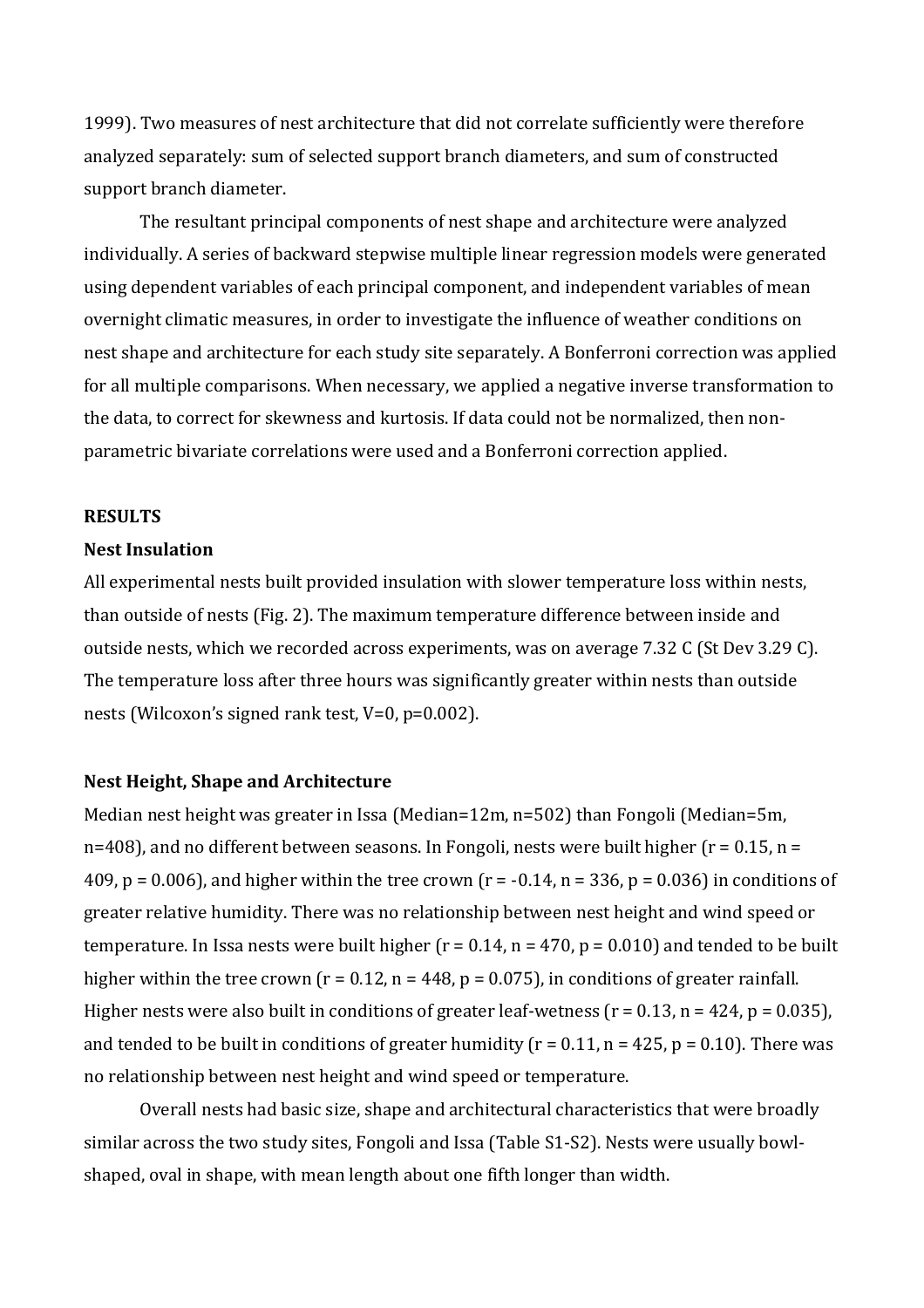All nests were built on a solid base: the ground (Fongoli only), single large branch, group of branches, or stable crotch of branches, over which the first manipulated branches often formed a triangle-shaped framework. Surrounding branches were radially broken or bent into a central structure to form an inter-woven, stable, mattress of overlapping branches (see typical nest in Fig. 1). Manipulated support and mattress branches usually remained attached and pliable. Fully detached branches and twigs were often added as a lining. The median number of building steps was broadly similar between sites (Fongoli, 35; Issa, 36) of which a median of 2 (Fongoli) and 4 steps (Issa) were lining, whilst 4 (Fongoli) and 6 steps (Issa) were support (Table S2).

Thirty five (25%) of the nests analysed in Fongoli were built on the ground, which is greater, and so not representative of the overall proportion of ground nests (12%) built in Fongoli during the study period. We therefore described ground and tree nests separately across-sites. However, ground nesting itself represents a major difference between the two sites. Overall in Fongoli, ground nests are smaller, thinner and more oval in shape (width:  $n_1 =$ 34,  $n_2$  = 109, t = 2.49, p = 0.014; central thickness:  $n_1$  = 34,  $n_2$  = 108, t = 6.99, p < 0.001; mean thickness:  $n_1 = 34$ ,  $n_2 = 108$ ,  $t = 5.59$ ,  $p < 0.001$ ; circularity:  $n_1 = 34$ ,  $n_2 = 108$ ,  $t = 2.27$ ,  $p = 0.025$ ).

Ground nests are likely to differ architecturally from tree nests given these nests are not required to be load-bearing structures. Ground nests were built using trees as the primary source of material in just 35% of nests, whilst shrubs, saplings, lianas or grass were the primary source of material in 65% of nests. Ground nests in Fongoli were built with fewer steps overall, reflected in the number of lining and support steps, whilst the number of mattress building steps was similar ( $n_1 = 28$ ,  $n_2 = 85$ ; total steps:  $\bar{x}_1 = 20.9$ ,  $\bar{x}_2 = 34.5$ , t = 3.46, p < 0.001; mattress steps:  $\bar{x}_1 = 21.9$ ,  $\bar{x}_2 = 26.9$ , t = 1.63, p > 0.05; lining steps: M<sub>1</sub> = 0, M<sub>2</sub> = 2, z = 2.23, p = 0.026; support steps:  $M_1 = 0$ ,  $M_2 = 4$ , z = 6.81, p < 0.001).

Tree nests built in Fongoli and Issa in dry and wet seasons differed in sum of constructed support diameter (df = 2, 159;  $F = 3.15$ ;  $p = 0.045$ ), and mean constructed support diameter (df = 2, 159; F = 11.49; p < 0.001). Post-hoc comparisons revealed Fongoli nests to be built with greater mean diameter support branches. Post-hoc comparisons of the sum of constructed support diameter were not significant (Table S2). Nests built in Issa in the wet season were built with larger diameter support branches, and had a greater number of support steps, total breaks, bends >3cm diameter, breaks between 1 and 3cm diameter, and twigs (Table S2).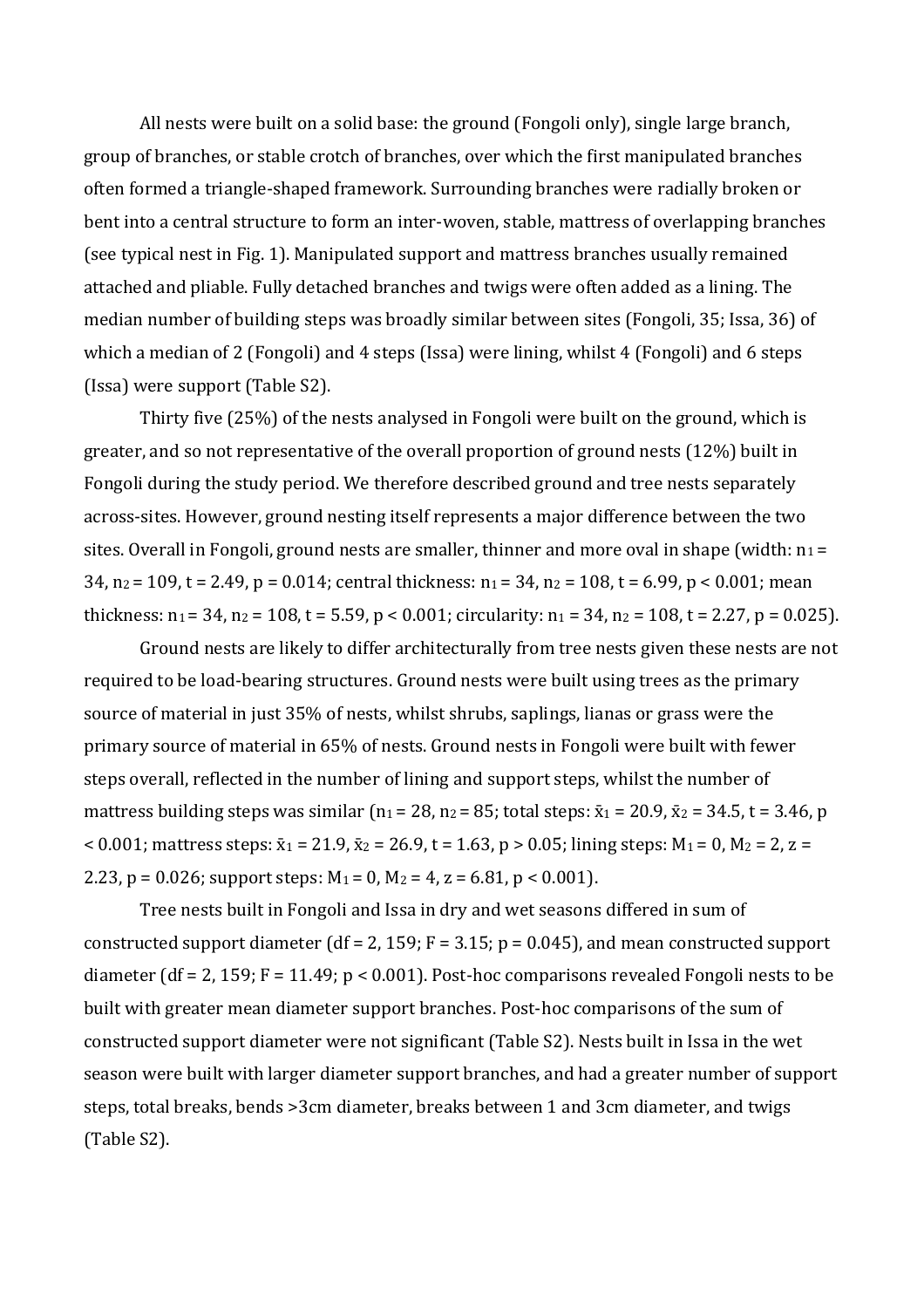#### **Principal components of nest shape and architecture**

Eight components emerged from a principal components analysis that included 25 variables of nest shape and architecture (Table 3). Together, these components explained 73% of the overall variance in nest shape and architecture. Each variable loaded strongly onto one component, and loadings of over 0.5 were interpreted as high loadings. The compilation of variables that load onto each component allows each component to be interpreted and labeled as a representative part of the nest structure (Table 3).

The first component had high loadings from bends and breaks <1cm diameter, mattress steps and main material, suggesting that the nest mattress is composed of material <1cm in diameter, but that the number of manipulations of such material is also associated with the number of pieces of main material or main branches. Together, these variables represent an overall measure of the amount of material and manipulations of the nest mattress, so we labelled this first extracted component *'mattress.'*

The variables with high loadings on the second component were detachments < 1cm diameter, line steps, and all material. Two types of detached material seem to be used in nest building; small twigs and branches <1cm in diameter which correlate here with lining steps, and larger diameter detached material that is integrated into the nest structure rather than placed on top as lining. We therefore labelled this second component *'lining'.* That the total amount of all material also correlates with lining suggests that lining is an addition to the main nest mattress, rather than a substitute or alternative building technique used to achieve create a similar nest shape and structure.

The third component extracted has the highest loading on bends of 2-3 cm and 1-2 cm in diameter, branches constructed support, and support steps. The fourth component extracted had the highest loading from breaks 2-3 cm in diameter, but also had high loadings from breaks 1-2 cm, and support steps. With the exception of support steps, these variables are all related to the diameter of branches used for building. As larger diameter branches are always manipulated at the beginning of nest building, these branches are necessarily related to the number of support steps. Thus components 3 and 4 may be described as different support types, the first is labelled *'bend support'*, as this component is associated more with number of bends than breaks, and the latter *'break support'*.

The fifth component consists of detached branches 1-2 cm, 2-3 cm, and >3 cm in diameter, in addition to large breaks >3cm in diameter. These large detached branches and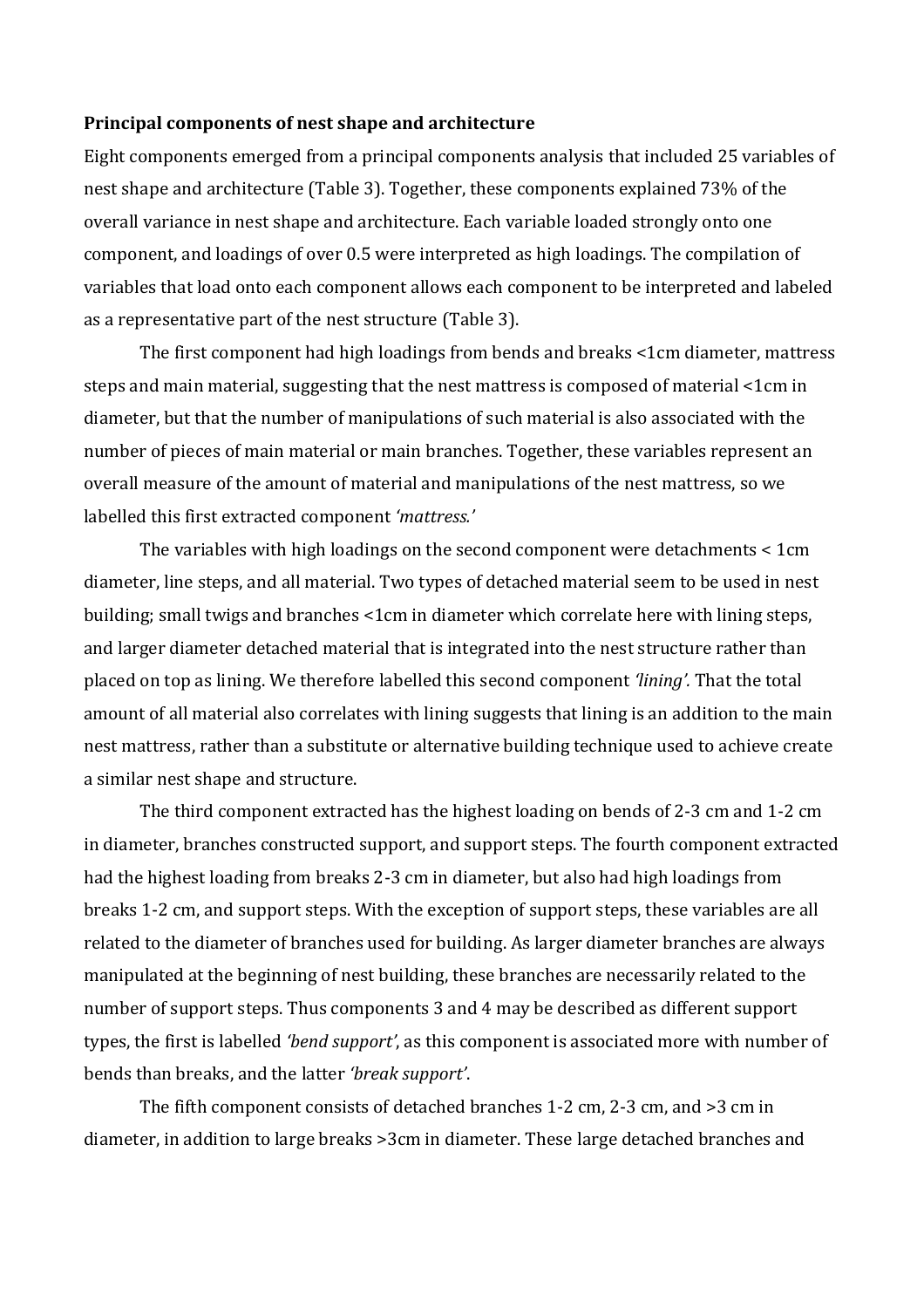breaks do not correlate with 'lining', but rather may be another dimension of nest architecture, so we labelled this component *'fractures'*.

The last three components extracted relate to different dimensions of nest shape. The sixth component is labelled *'thickness'* as the variables of central thickness and mean thickness are strongly loaded. The number of bends >3 cm in diameter is also strongly loaded onto the thickness component, suggesting that large bent branches are most likely to contribute to increased thickness of nests. The seventh component is labelled *'area'*, as length, width, and misshapenness are loaded onto this component and reflect two-dimensional measurements, rather than three-dimensional measures of depth or thickness. Lastly, the eighth component extracted is labelled *'depth',* as it had high loadings only from depth and from depth un-sprung.

## **Cross-site comparison of principal components of nest shape and architecture**

The validity of the principal components analysis of shape and architecture was tested through direct comparisons of raw variables of shape and architecture across ground and tree nests in Fongoli and dry and wet season nests in Issa (Table S2). A one-way analysis of variance test revealed no difference in the principal components of mattress ( $F_{(3,187)} = 1.08$ ,  $p = 0.36$ ), lining  $(F_{(3,187)} = 0.89, p = 0.45)$ , or depth  $(F_{(3,187)} = 1.79, p = 0.15)$  across study sites, seasons in Issa, or between ground and tree nests in Fongoli. Significant differences emerged across groups in bend support (F<sub>(3,187)</sub> = 19.54, p < 0.001), break support (F<sub>(3,187)</sub> = 6.20, p < 0.001), thickness (F  $(3,187) = 11.78$ , p < 0.001), and area (F $(3,187) = 5.09$ , p = 0.002).

*Post hoc* tests revealed that bend support ( $p < 0.001$ ) and break support ( $p = 0.045$ ) values were lower in ground versus tree nests in Fongoli, and in Issa dry versus wet season nests (bend support, p = 0.007; break support, p < 0.001). Bend support and break support did not differ between tree nests in Fongoli or Issa dry versus wet seasons. Ground nests were thinner than tree nests in Fongoli and Issa (p < 0.001). Tree nests in Fongoli tended to be thicker than dry season nests in Issa ( $p = 0.093$ ), but there was no difference in thickness between tree nests in Fongoli versus Issa in the wet season ( $p = 0.22$ ). However, nests built in Issa in the wet season were thicker than those built in the dry season ( $p = 0.009$ ). Fongoli ground and tree nests were similar in area ( $p = 1.00$ ), as were Issa dry and wet season nests ( $p$ )  $= 0.99$ ), but Fongoli tree nests were larger in area than dry season nests in Issa ( $p = 0.002$ ). The principal component fractures was analyzed using a Kruskal-Wallis test, which revealed no difference in nests across sites or seasons (H $_{(3, 187)} = 6.17$ , n = 191, p = 0.10).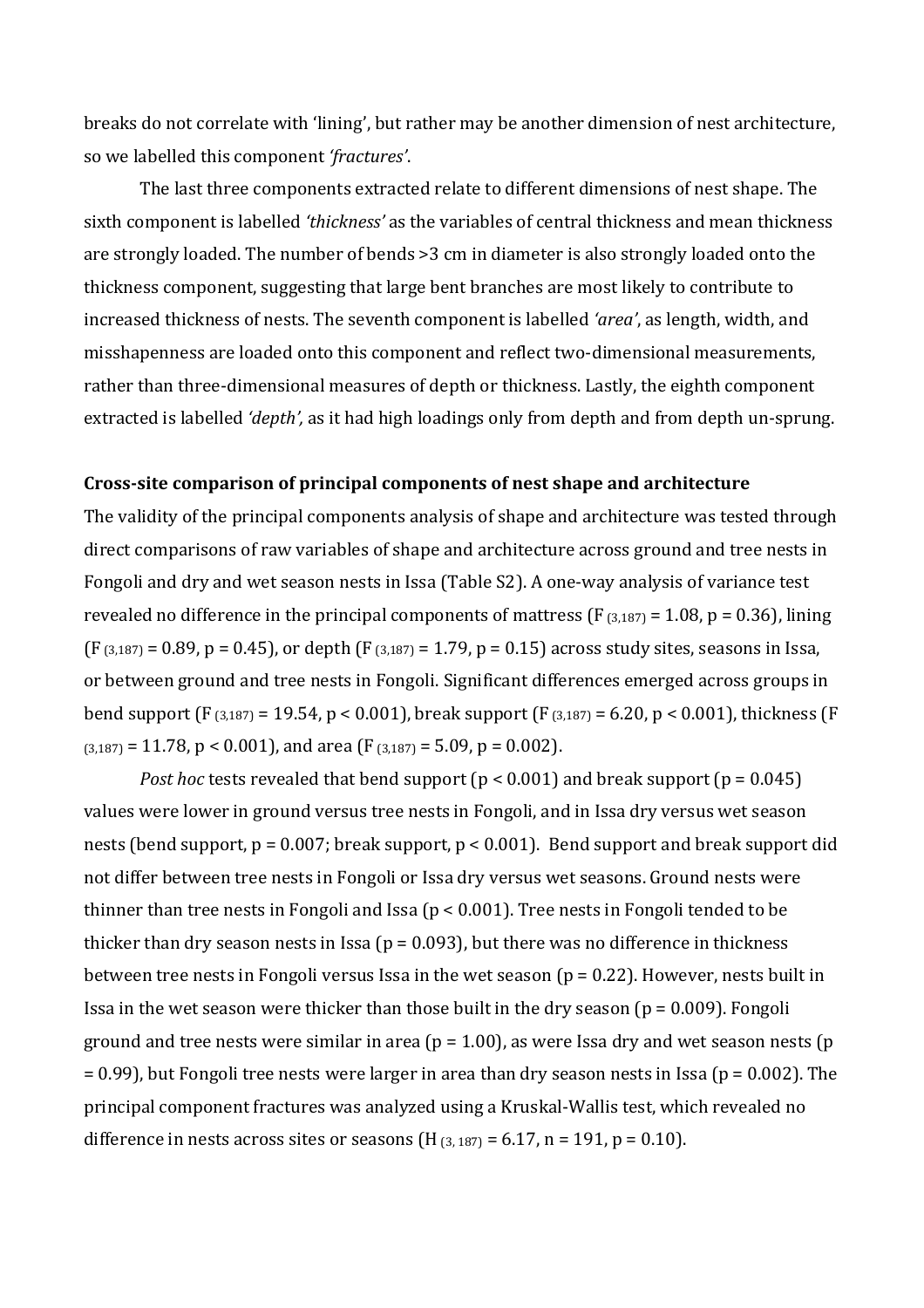#### **Overnight weather conditions**

Mean overnight climatic measurements differed across vegetation types, research sites and seasons (Table 1). Mean overnight temperatures in Fongoli were lowest in forest, followed by woodland and highest in grassland, whilst mean overnight relative humidity was greatest in forest and lowest in grassland (temperature,  $F(z, 173) = 355.9$ ,  $p < 0.001$ ; relative humidity, Friedman's two-way analysis of variance,  $n = 175$ , df = 2,  $\chi^2$ =334.1,  $p < 0.001$ ; Bonferroni corrected pairwise comparisons significant to p < 0.001). Gust speeds were higher in open than closed habitats (Wilcoxon's matched pairs,  $n = 175$ ,  $z = 11.5$ ,  $p < 0.001$ ; Table 1).

In Issa, mean overnight temperatures were colder in forest than woodland, and on woodland slope than valley, although forest slope and valley did not differ (temperature, F<sub>(2,</sub> 173) = 355.9, p < 0.001, *post hoc* Bonferroni corrected pairwise comparisons significant to p < 0.001; Table 1). Relative humidity was highest in forest valley, followed by forest slope and woodland valley (which did not differ), and lowest in woodland slope (Friedman's two-way analysis of variance, n = 251, df = 3, χ <sup>2</sup>= 390.6, p < 0.001; *post hoc* Bonferroni corrected pairwise comparisons significant to p<0.01). Leaf wetness varies similarly to relative humidity across vegetation types (Forest valley: mean 34.1%, St Dev. 34.0%; Forest slope: mean 13.1%, St Dev. 14.5%; Woodland valley: mean 33.1%, St Dev. 34.2%; Woodland slope: mean 16.4%, St. Dev. 23.8%). Mean overnight gust speeds were lowest in forest valley, greater in woodland valley, and greatest in woodland slope, followed by forest slope (Friedman's two-way analysis of variance,  $n = 253$ , df = 3,  $\chi^2$  = 558.2,  $p < 0.001$ ; *post hoc* Bonferroni corrected pairwise comparisons significant to p<0.01; Table 1).

As data were collected during the rainy season in Issa, we compared climate also between the dry seasons in Fongoli and Issa. Mean overnight temperatures are greater in Fongoli than in Issa in the dry season (t-test,  $n_1 = 175$ ,  $n_2 = 153$ ,  $t = 10.6$ ,  $p < 0.001$ ), but have a larger range (Fig. S1). Mean overnight relative humidity is greater in Issa in the dry season than in Fongoli (Mann-Whitney test,  $n_1 = 175$ ,  $n_2 = 153$ ,  $z = 6.0$ ,  $p < 0.001$ ), and does not drop as low as in Fongoli (Fig. S2). Mean overnight gust speeds are greater in Issa in the dry season than in Fongoli (Mann-Whitney test,  $n_1 = 175$ ,  $n_2 = 153$ ,  $z = 7.8$ ,  $p < 0.001$ ), but the range in Fongoli is similar (Fig. S3).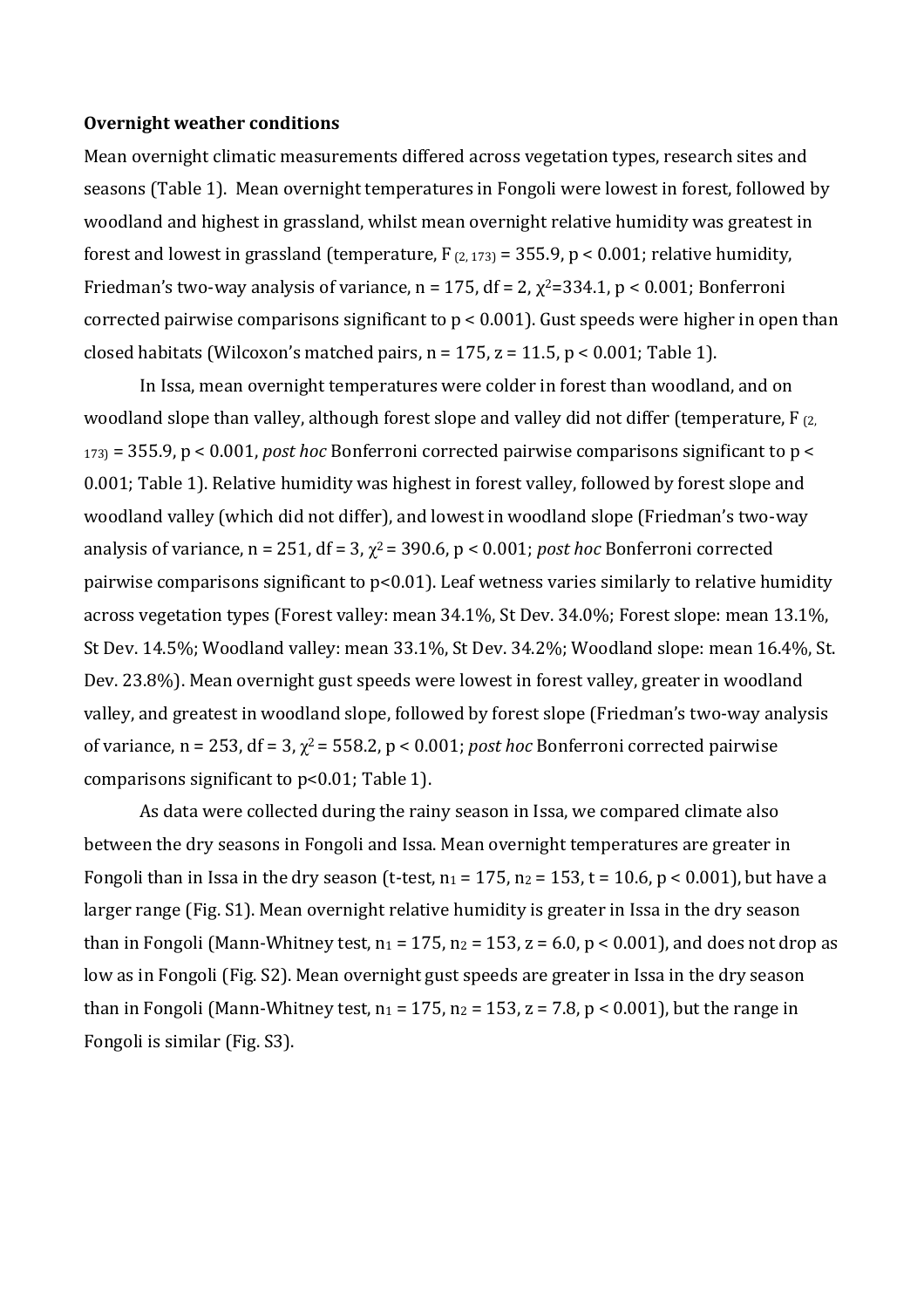#### **Variation in shape and architecture with local weather conditions**

Backward stepwise linear regression models revealed more principal components of nest shape and architecture to correlate with mean overnight weather conditions in Fongoli than in Issa (Tables 4, 6, and S3).

In Fongoli, the amount of mattress material increased with greater relative humidity, which explained 9% of the variation in 'mattress'. Nest lining, bend support, thickness, and depth were all greater in colder overnight conditions in Fongoli, although the amount of variance explained by mean overnight temperature was small; 10%, 9%, 11%, and 6% respectively (Table 4). However, thickness also correlated negatively with gust speeds and tended to decrease with greater relative humidity. Thus, nests were thicker in colder conditions, yet thinner in windier conditions. Increased break support correlated with greater gust speeds and relative humidity, which explains more total variance (21%) because gust speed and relative humidity were inversely correlated. Size of the nest area and weather conditions were uncorrelated (Table 4); nor was there a relationship between fractures and weather conditions, although there was a tendency towards more fractures in warmer conditions (temperature:  $r = 0.24$ ,  $p = 0.060$ , Bonferroni corrected). Greater diameter of constructed support of tree nests also correlated with greater wind speeds, but selected support diameter did not correlate with any weather conditions (Table 4).

Ground nests were included in analysis of nest structural variation with weather conditions, as they are part of the repertoire of typically built nest types in Fongoli (12% of nests in this study). However, materials used for building ground nests are often structurally different from tree nests, e.g. elephant grass (*Pennisetum purpureum*) is weaker, smaller in diameter, and longer than tree branches. If ground nests were excluded from analyses the relationships between weather conditions and principal components of nest architecture and shape remained similar, although a greater amount of variance was explained in mattress (21%), lining (12%), break support (24%) and depth (18%; Table S3). The amount of mattress material was positively correlated also with increased gust speeds. Bend support and thickness were no longer correlated significantly with any weather variables, although thickness approached a tendency to still correlate with decreased temperature, whilst increased lining and nest depth remained correlated with decreased temperature. (Table S3).

Variables of mean overnight temperature, mean overnight relative humidity, and mean overnight gust speed were multi-collinear in Issa, and so could not be used together in multiple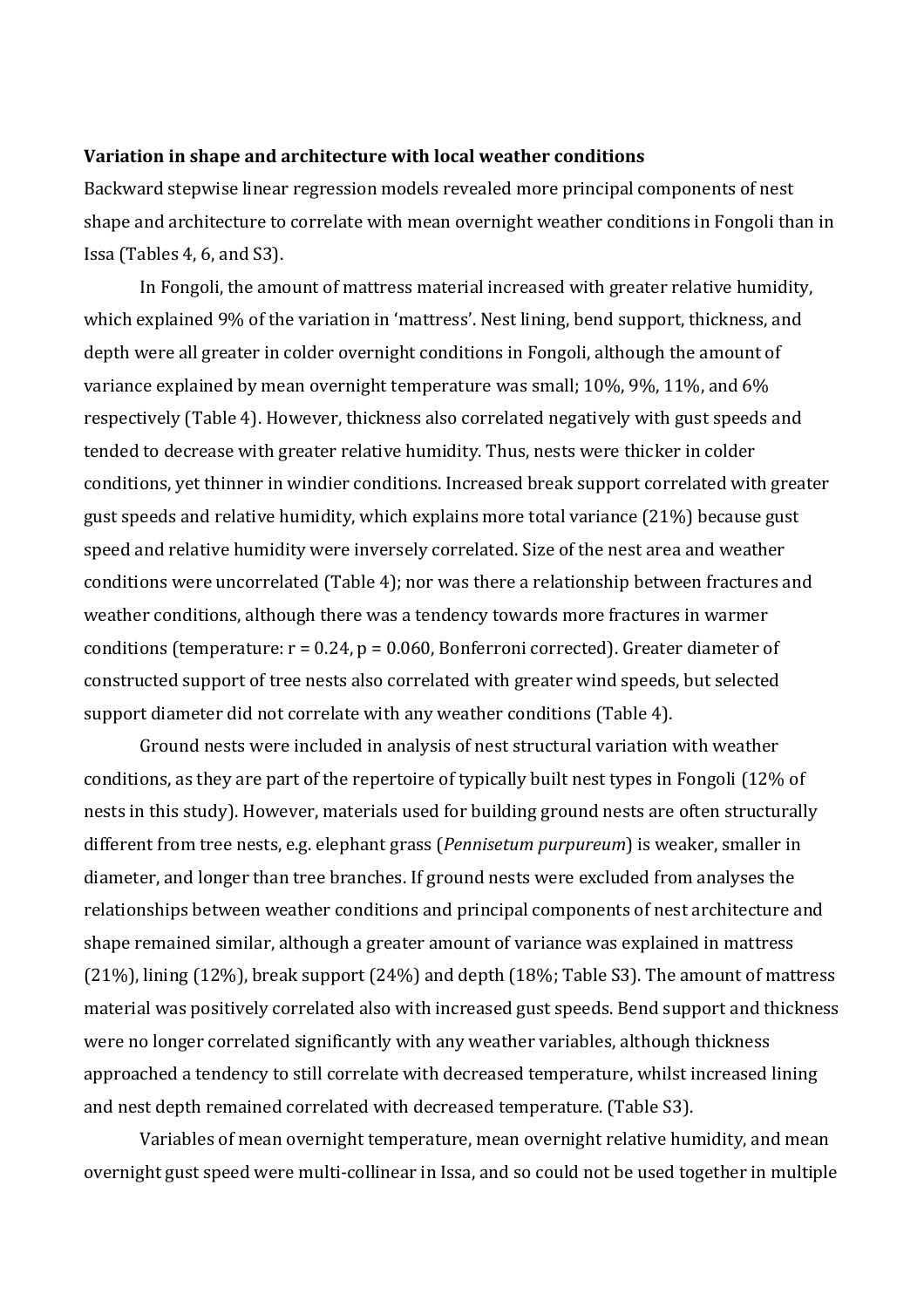regression analysis without first doing a data-reduction analysis. Nests were also sampled in Issa during the wet season, so it was possible to include the influence of rainfall and dew, using leaf wetness data. Thus, these five variables were entered into a second principal components analysis in order to generate principal components of weather conditions to enter into backward stepwise linear regression models, to investigate the influence of weather conditions on shape and architecture in Issa. Two components were extracted from a PCA that explained 73% of the variance in weather conditions. The first component had high loadings from variables that reflected moisture and so the component was termed *'wetness',* while the second component had strong positive loadings from temperature and gust speed (variables which could then not be differentiated), so this component was termed *'temperature/wind'* for analyses (Table 5).

At Issa, nest thickness correlated negatively with temperature/wind (as wind and temperature were collinear), the influence of each could not be separated, but suggests that nest thickness is influenced by colder conditions, despite slower gust speeds (Table 6). Nest thickness and break support also correlated with wetter conditions. There was a tendency for greater depth with greater temperature/wind. No correlation existed between fractures and wetness or temperature/wind ( $r = -0.08$ ,  $p = 0.47$ ;  $r = -0.15$ ,  $p = 0.17$  respectively). There was no relationship between selected or constructed support diameter and weather conditions in Issa.

# **DISCUSSION**

Overall our data support our hypotheses that nests provide insulation, thermoregulation and structural support. Nests were found to insulate and chimpanzees may, by adjusting the architecture of the nests in response to overnight weather conditions, buffer sleep quality against environmental influences. We found a large amount of variation in nest shape and architecture *within* each research site, however, of which only a small part is explained by the apes' flexible building techniques in response to local environmental conditions. In Fongoli, we found support for our predictions that nest thickness, amount of material, and lining would increase in colder conditions. However, without data on wet season nests the influence of rain remains unknown. At Issa, we found thickness to be influenced by wetter and colder conditions, but no relationship with lining or mattress material. Our prediction that depth would increase in windier conditions was not supported in Fongoli, and supported in Issa. In Fongoli, we found nest support to be influenced by wind, whilst at Issa there was no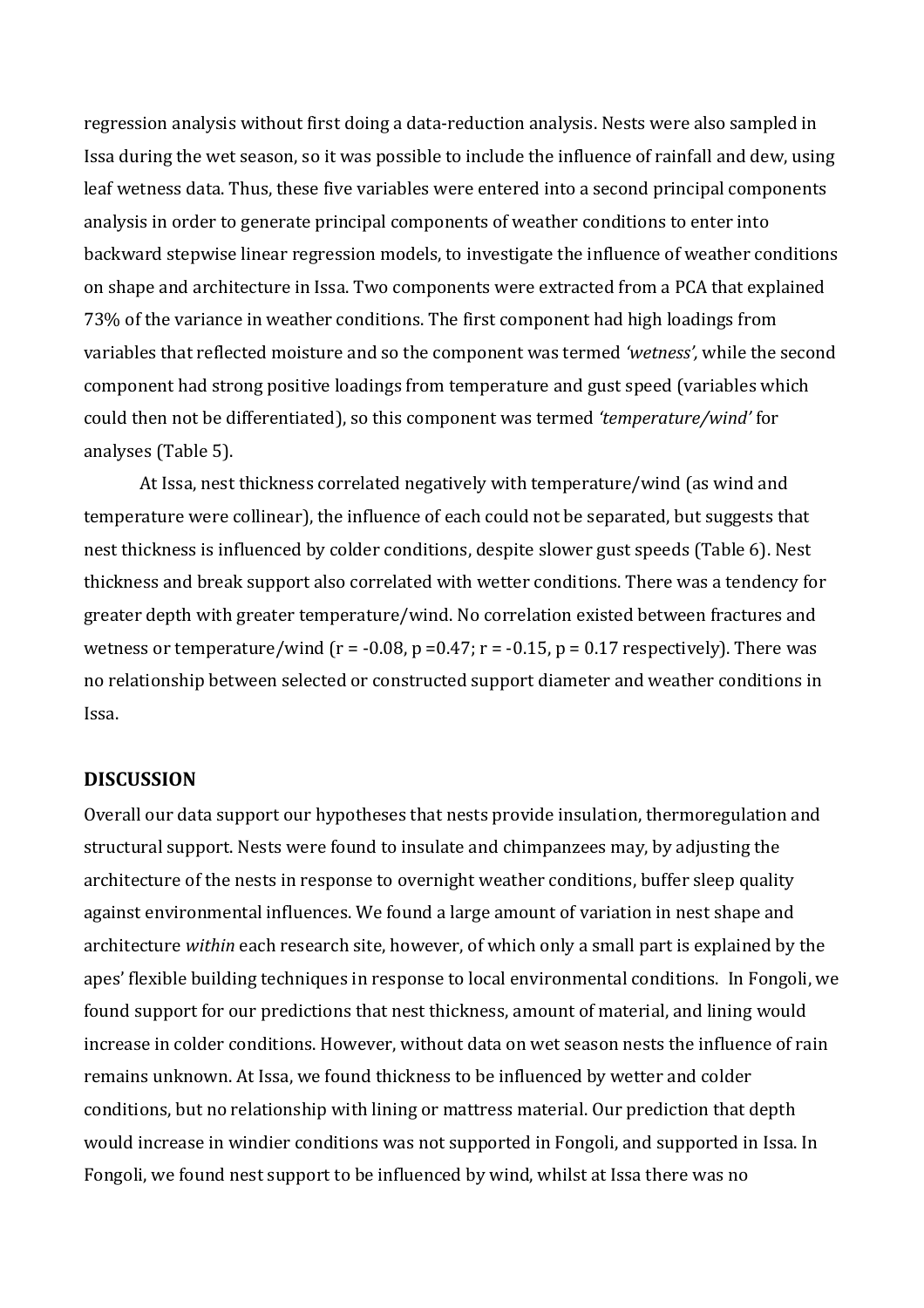relationship. Across both sites, we therefore find some support for the hypothesis that chimpanzee nests serve a thermoregulatory function, in addition to providing a secure, safe platform for sleep. However, further research is necessary to understand what factors account for the majority of variation in chimpanzee nest shape and architecture. Despite within site variation, overall the nests built by two chimpanzee communities in such geographically separated populations were similar in shape and architecture. Such similarity may result from conserved building techniques that ensure construction of strong and defined structures for safe, comfortable, and relaxed sleep without risk of injury, e.g. to prevent falling from a tree in the night.

Consistent with previous seasonal comparisons of nest height in chimpanzees (Baldwin et al. 1981; Wrogemann 1992), we found that greater moisture (rainfall, relative humidity), is the main influence on chimpanzee nest height and height within the tree crown in Issa and Fongoli. Correlation between nest height and rainfall is found in Issa, although no difference was found in nest heights in the wet versus dry season in Issa (Stewart, 2011b). Baldwin et al. (1981) suggested that nesting higher in the wet season and so building nests open to the sky may allow individuals to dry out more rapidly after rain stops, or prevent prolonged dripping from overhead vegetation, even after the rain has stopped. This may be especially influential in dry areas like south-eastern Senegal, where showers are usually brief but heavy. That relative humidity also influences nest height in Fongoli during the dry season suggests that higher moisture in the air, or dew, rather than rainfall alone also influences nesting height.

Cross-site differences were observed in nest area, thickness, and the size and amount of support. These differences resemble those seen in pairwise comparisons of each variable of nest shape and architecture (Table S1-S2), showing the utility of PCA as a method to analyze and investigate variation in great ape nest building behavior. Few data on body size are available for wild chimpanzees, but they suggest that eastern chimpanzees (*P. t. schweinfurthii*) are the smallest subspecies, whilst western chimpanzees (*P. t. verus*) are the largest (Morbeck and Zihlman, 1989). Thus, Fongoli chimpanzees may build wider nests due to their larger body size, yielding a larger nest 'area'. Alternatively, nest area may relate to other sources of variation, such as inclusion of more material to make a thicker nest, which also would increase the width of the nest as a by-product.

Some cross-site architectural differences observed were due to the presence of ground nests in Fongoli (12% of observed nests), which are often made of non-woody materials (e.g. grass) and do not require support, or weight-bearing, branch configurations. However, ground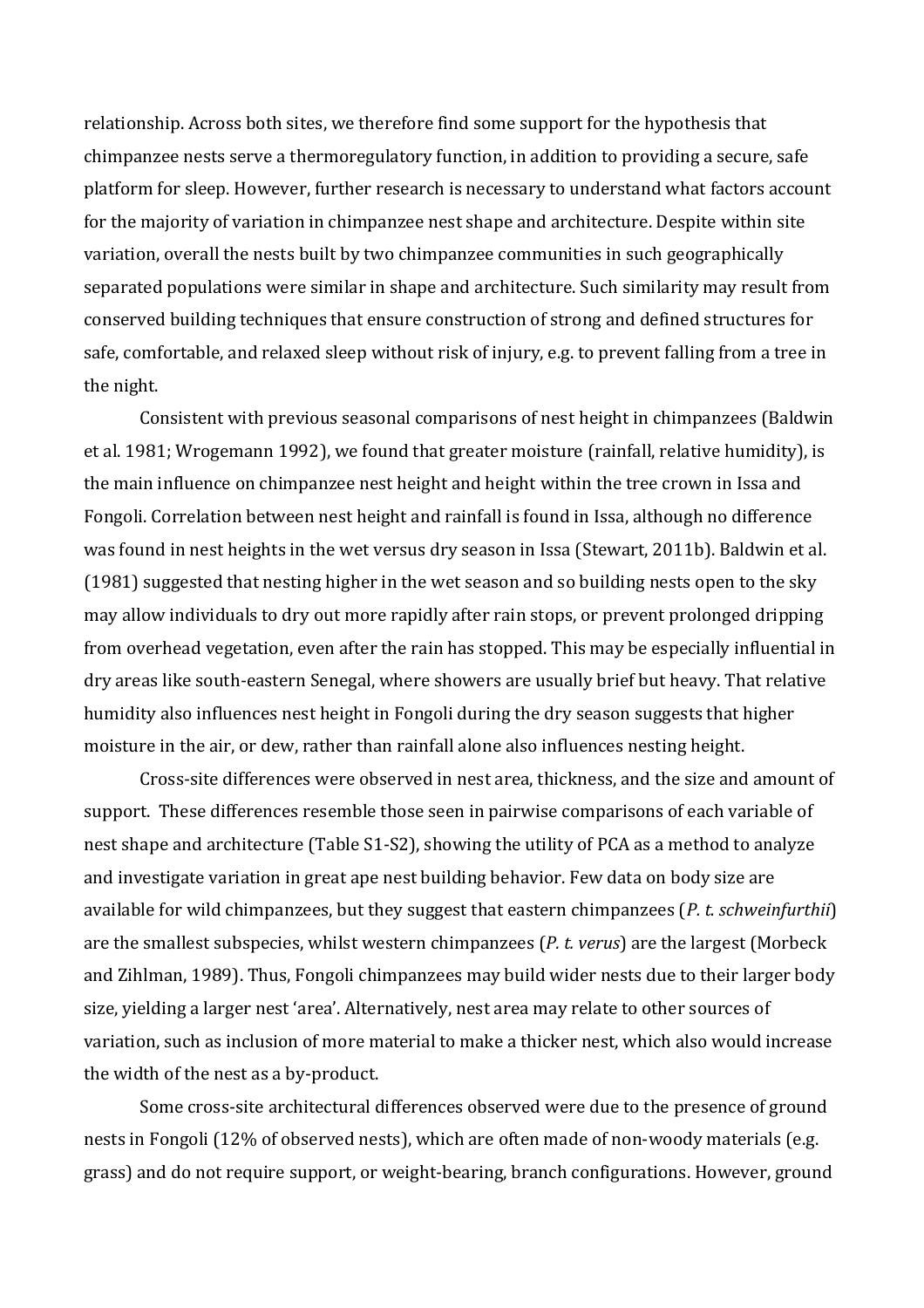nesting is a significant cross-site difference, and has been proposed to be thermally beneficial (Samson and Hunt, 2012) and made possible theoretically by the absence of predators (Pruetz et al., 2008).

We found ground nests to be structurally thinner and made with fewer large branches than tree nests, which is expected given ground nests are not required to be elevated, secure, load-bearing structures. Ground-nesting occurs primarily during the dry season in Fongoli, and may therefore contribute to observed trends for nests to use fewer branches, less support, and be thinner and less elaborate in dry, warm conditions. Pruetz and colleagues (2008) noted that although more frequent ground-nesting in Fongoli could be due to a lack of predators in the area, the chimpanzees continued to nest arboreally much more often than terrestrially. Thus, although ground-nesting may be proximately influenced by environmental conditions such as predation pressure, raw materials, or climatic factors, it may also be a social custom (Koops et al., 2006, 2012).

Variation in shape or architecture and weather conditions differed across the two study sites, with nests in Issa found to vary less with weather conditions than those in Fongoli. However, both sites provide evidence that nest construction likely serves a thermoregulatory function; at both sites, nests were thicker in cooler conditions and used more broken branches 1-3cm in diameter and support steps (break support) in conditions of greater moisture (relative humidity and 'wetness'). These shape and structural measures reflect greater insulation of nest structure. In Fongoli, results support the hypothesis that nests with greater structural support are built in windier conditions.

All measures of overnight weather conditions influenced components of shape and architecture and, although multi-collinearity of climatic variables in Issa complicates interpretation, the influence of weather conditions in Issa can be inferred. Greater correlation of variation in shape and architecture of Fongoli chimpanzees' nests with weather conditions may reflect the greater variability of climatic conditions in south-eastern Senegal; minimum and maximum mean overnight temperatures in Fongoli differed by a mean annual range of 16.6°C versus 8°C in Issa (Table 1). Yet, minimum mean overnight temperatures and maximum mean overnight gust speeds were similar across the two sites. Chimpanzees in Fongoli and Issa may achieve the same functional goal of thermoregulation or structural stability of the nest by adjusting nest shape and architecture in different ways. For example, in Fongoli the amount of lining added correlated with colder temperatures, but there was no difference overall in the use of lining in nest construction between Fongoli and Issa. In Issa, the amount of lining added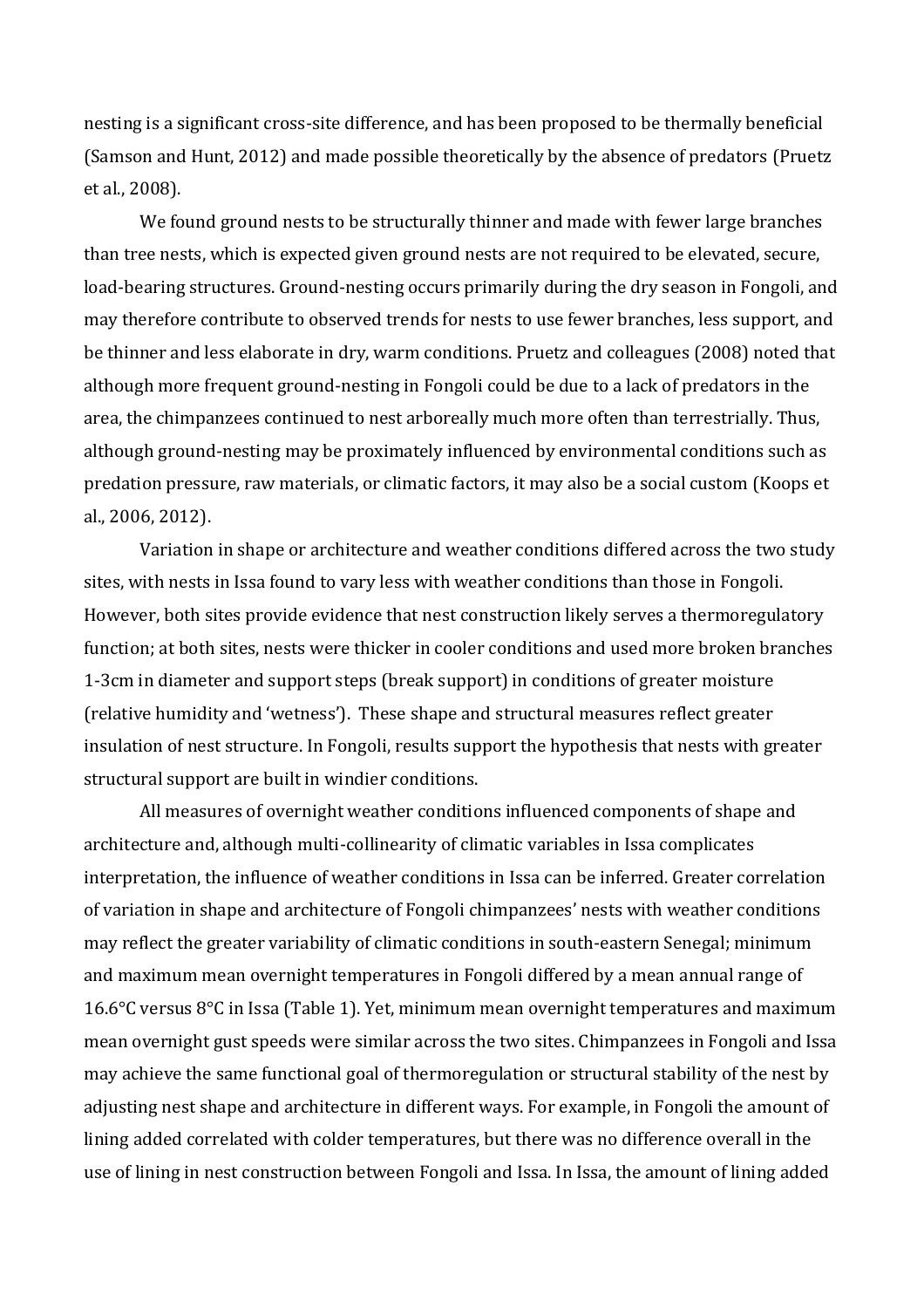to nests did not correlate with weather conditions. In Fongoli, the amount of mattress material used to construct nests increased with colder conditions, and, similarly to nest lining, there was no difference in mattress material between the two sites, but in Issa the amount of mattress material also does not correlate with weather conditions. Issa chimpanzees may achieve the same functional goal of greater insulation in colder temperatures by increasing the amount of breaks 1-3cm in diameter, which also increases nest support (resulting in a negative correlation with wind speed, as temperature and wind are collinear), whereas Fongoli chimpanzees increase thin (<1cm) mattress material, add more lining, and adjust the depth of the nest.

In Fongoli, nest depth seems to be of greater importance than thickness in cold conditions, or perhaps building a deeper nest may result in a thinner nest as a by-product. Yet in Issa, nest depth is greater in conditions of greater wind speeds, but also greater temperatures; this is most likely influenced by wind speeds, in contrast to Fongoli where temperature influences depth. Although greater wind speeds were recorded in Issa, only in Fongoli did greater wind speeds correlate with greater amount and diameter of support material. Presumably, either depth or amount of material can provide greater structural support and safety in windy conditions. Correlation between support and wind in Fongoli again may be due to greater variability of weather conditions in Fongoli, where overnight wind gust speeds increase suddenly but predictably, in the mid-late dry season from January to March. (Strong winds are an annual phenomenon in southeastern Senegal). In Issa, although wind speeds are higher, they often are high throughout the year and so are more unpredictable. Issa chimpanzees thus may build year-round with sufficient support.

Wetness also appeared to be of greater influence over aspects of nest structure (bend support and thickness) in Issa versus Fongoli. Relative humidity provides a proxy for 'wetness' in Fongoli (as data were collected only in the dry season), and more 1-3cm diameter breaks and mattress material were used in conditions of greater humidity in Fongoli. Further data are needed across wet and dry seasons in Fongoli to address fully these cross-site differences.

Across-site climatic differences are not enough to explain divergent relationships between nest shape and architecture with weather conditions in the two sites; Issa is windier, yet nests are not more supported, Issa has similarly cold nights to Fongoli, yet use of lining does not increase on these nights; such differences in nest shape and architecture suggest cultural variation in nest construction. Previous study of behavioral variation in chimpanzees across Africa did not include nest-building in analyses, as this behavior is universal (Whiten et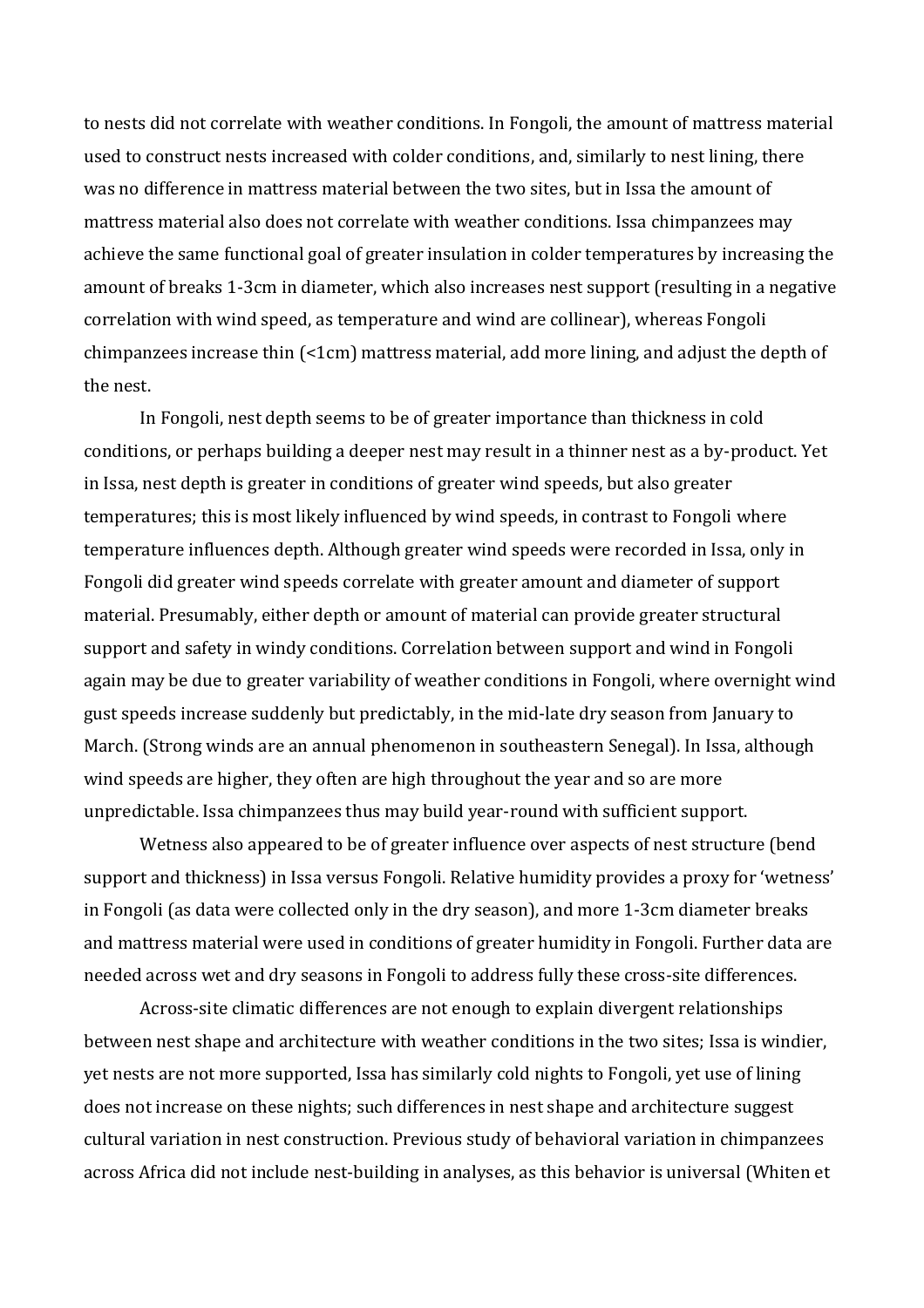al., 1999). However, van Schaik et al. (2003) in a similar analysis of orangutan behavioral variation found vocalizations made at nesting time to be possible cultural variants. Detailed analysis of nest-building techniques may indicate possible socio-cultural variation similar to some tool-using behaviors that are influenced by, but are not explained fully by, environmental conditions (Schöning et al., 2008). Besides differential variation of nest structure with weather conditions, measures of shape and architecture found here to be invariant with weather conditions may be useful for cross-site comparisons. Amount of fractures is also an interesting component of nest architecture: In some cases, nests were made almost entirely of large detached branches, which may result from the brittleness of the tree species used, or an idiosyncratic building style learnt through observation.

It is important to highlight that the variation in shape and architecture described here to correlate with weather conditions actually accounts for a small fraction of the total variation in nest shape and architecture. There are likely to be many other environmental influences including the tree-species, tree-architecture, habitat, and nest height etc. Some variation could also be individual-, age-, or sex-specific. This study has shown that principal components analysis is a useful tool for the study of ape nest architecture, and that detailed analysis of shape and architecture can indicate possible ultimate functions of these ape shelters. Further specific tests are needed to determine causality definitively, for example, the methodology described here to measure nest insulation could be implemented with a greater number of experimentally built nests in order to manipulate and test which variables of nest shape and architecture increase nest insulation properties. However, here we have shown that chimpanzees likely adjust their building effort and techniques in response to local, overnight weather conditions. These adjustments reflect the functions of nest building tested here: thermoregulation and a secure platform for sleep.

Animal construction behaviors may have equally important evolutionary consequences and serve a wider range of ecological roles than tool use (Hansell and Ruxton, 2008). In the great apes, most research into the evolution of both culture and intelligence has focused on tool-use, whereas shelter-construction has been neglected (*c.f.* van Casteren et al., 2012). Flexible building of these complex structures, combined with the fact that nest building is improved through learning (Bernstein, 1962; Videan, 2006), suggests that the behavior requires a degree of cognitive ability.

Similarly, as the climate cooled and habitat dried from the middle to late Miocene (Wynn and Retallack, 2001), great ape nests may have been shelters to buffer apes against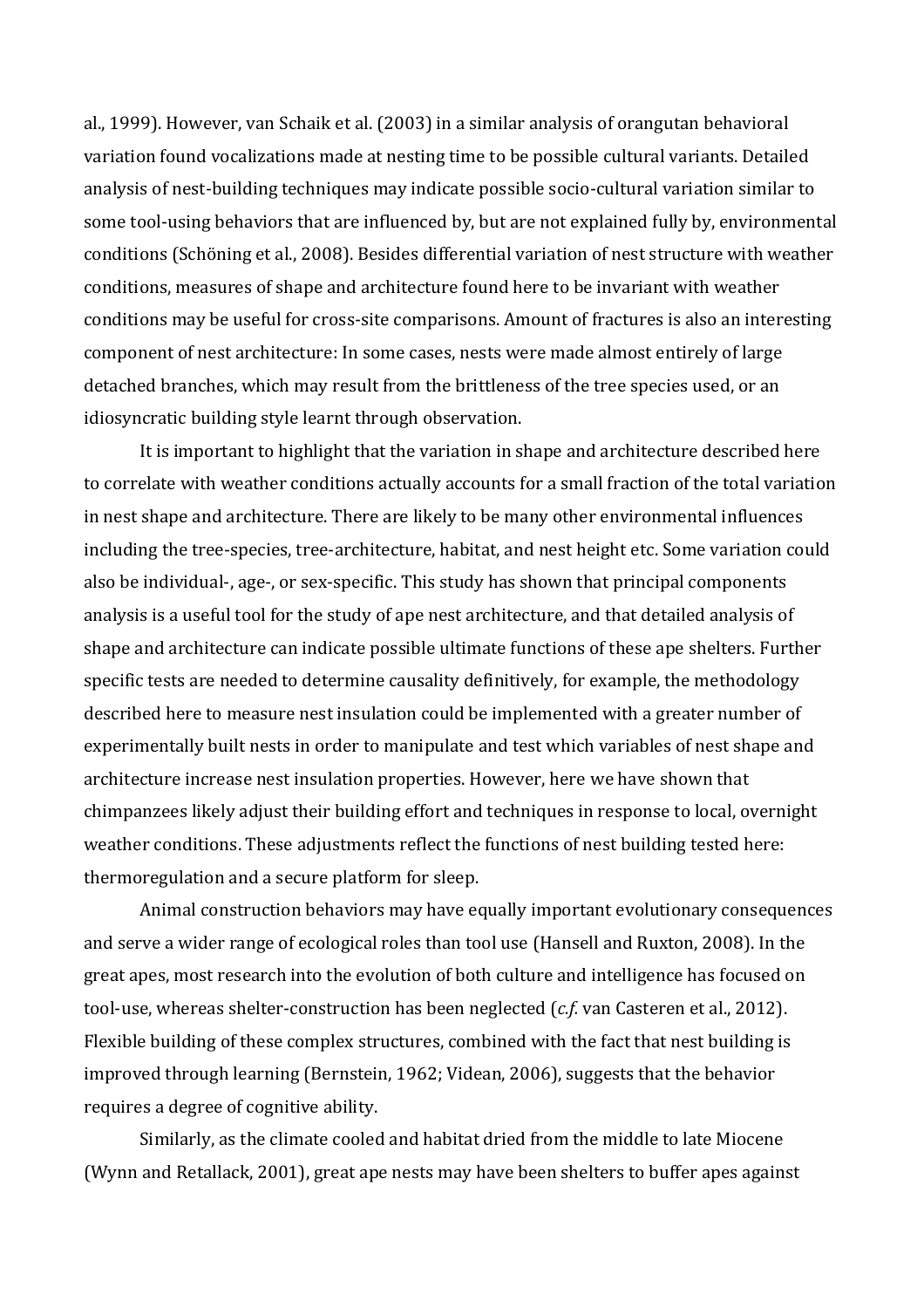increasingly stressful environmental conditions, including changing climate, habitat loss, and varying predator guilds. These shelters may have ultimately aided the dispersal and survival of a branch of hominoids represented by surviving species of great apes and humans. Nests may have improved type and quantity of sleep through better thermoregulation, and a recumbent posture in a safe and secure location, which may in turn have facilitated the evolution of greater cognitive abilities (Fruth and Hohmann, 1996).

Nest-building has been proposed as part of the behavioral repertoire of several early hominin taxa, but we cannot know what biodegradable structures or tools formed part of their material culture (Sept, 1992; Pi et al., 1997; Stewart, 2011a). Understanding the technological skill and flexibility of great ape nest building may be equally as important as tool-use to reconstructing the evolution of technology and cognition in human ancestors.

## **ACKNOWLEDGEMENTS**

We thank Johnny Dondo Kante, Mboule Camera, Wali Camara, Eladjh Saho, Shedrack Lucas, Busoti Juma, Ndai Sammwely, Moshi Rajabu, Abdalla Said, Abdalla Kanimba, and Mashaka Alimas for their invaluable help and enthusiasm in the field. Special thanks to William McGrew and Jim Moore for their enthusiasm, support, guidance and feedback. We are grateful to the Carnegie Trust for Universities of Scotland, Harold Hyam Wingate Foundation, L.S.B. Leakey Foundation, International Primatological Society, and the Wenner-Gren Foundation for Anthropological Research for financial support to FS, and Iowa State University, National Geographic Society, the Wenner‐ Gren Foundation, L.S.B Leakey Foundation, National Science Foundation, American Society of Primatologists and Primate Conservation Inc. for financial support to JP. We are grateful to the UCSD/Salk Center for Academic Research and Training in Anthropogeny (CARTA) for support for ongoing research at Issa, Ugalla. We thank the Tanzania Commission for Science and Technology and Tanzania Wildlife Research Institute for permission to work in Issa.

# **LITERATURE CITED**

- Baldwin PJ, Sabater Pi J, McGrew WC, Tutin CEG. 1981. Comparisons of nests made by different populations of chimpanzees (Pan troglodytes). Primates 22:474–486.
- Bernstein IS. 1962. Responses to nest building materials of wild born and captive born chimpanzees. Anim Behav 10:1–6.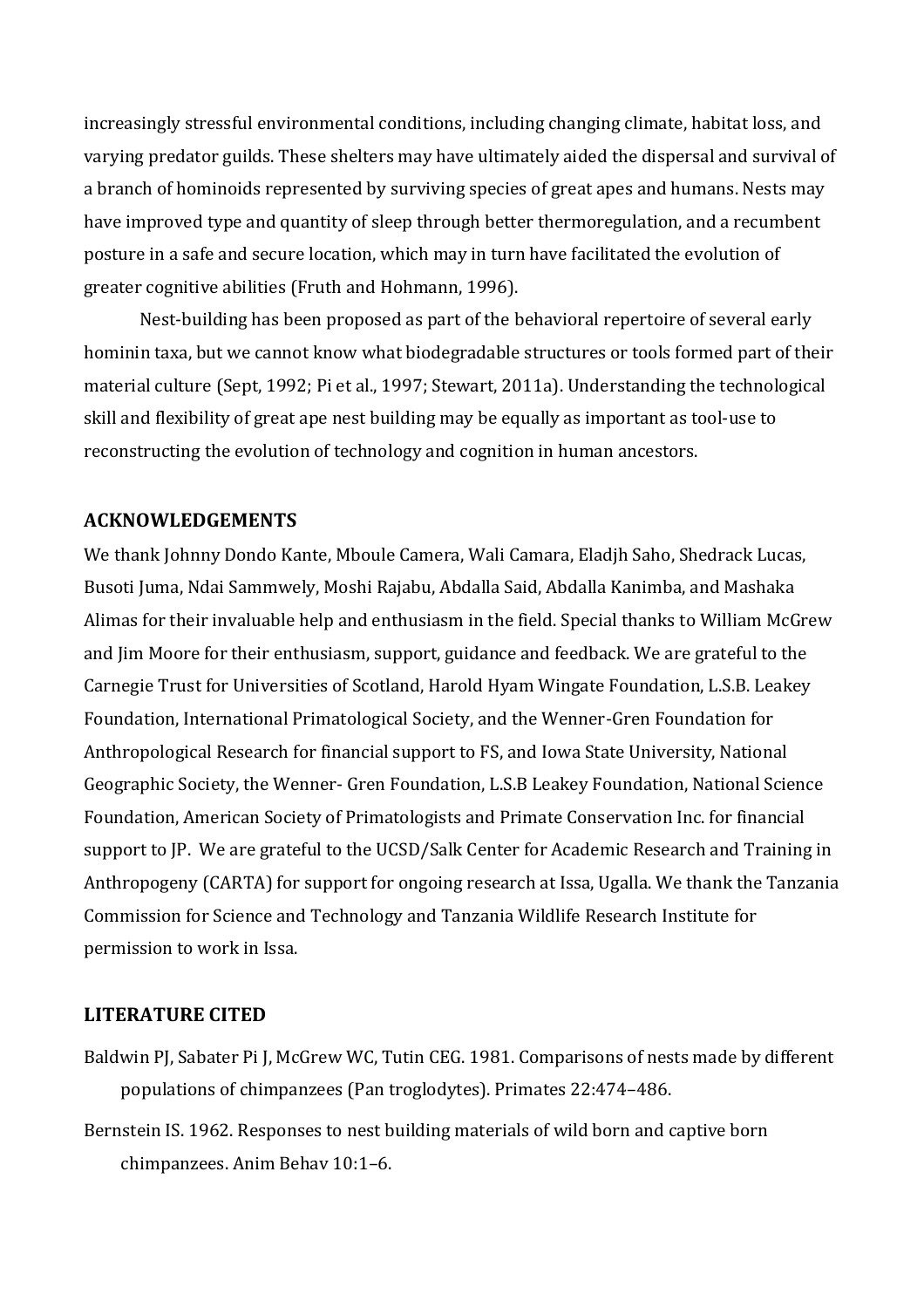- Bolwig N. 1959. A study of nests built by mountain gorilla and chimpanzee. S Afr J Sci 55:286– 291.
- van Casteren A, Sellers WI, Thorpe SKS, Coward S, Crompton RH, Myatt JP, Ennos AR. 2012. Nest-building orangutans demonstrate engineering know-how to produce safe, comfortable beds. Proc Natl Acad Sci U S A 109:6873–6877.
- Coolidge F, Wynn T. 2006. The effects of the tree-to-ground sleep transition in the evolution of cognition in early *Homo*. Before Farming Anthropol Archaeol Hunters-Gatherers 2:1–18.
- Corp N, Byrne RW. 2002. Leaf processing by wild chimpanzees: Physically defended leaves reveal complex manual skills. Ethology 108:673–696.
- Fleagle JG, Gilbert CC, Baden AL. 2010. Primate cranial diversity. Am J Phys Anthropol 142:565–578.
- Fraser ON, Schino G, Aureli F. 2008. Components of relationship quality in chimpanzees. Ethology 114:834–843.
- Fruth B. 1995. Nest and nest groups in wild bonobos (Pan pansicus): Ecological and behavioral correlates. Aachen: Shaker: Ph.D, Ludwig-Maximilians-Universität München.
- Fruth B, Hohmann G. 1996. Nest building behavior in the great apes: the great leap forward? In: McGrew WC, Marchant LF, Nishida T, editors. Great Ape Societies. Cambridge: Cambridge University Press. p 225–240.
- Goodall JM. 1962. Nest building behavior in free-ranging chimpanzee. Ann N Y Acad Sci 102:455–467.
- Hansell MH. 1993. The ecological impact of animal nests and burrows. Funct Ecol 7:5–12.
- Hansell MH. 2000. Bird nests and construction behaviour. Cambridge: Cambridge University Press.
- Hansell MH. 2005. Animal Architecture. Oxford: Oxford University Press.
- Hansell MH, Ruxton GD. 2008. Setting tool use within the context of animal construction behaviour. Trends Ecol Evol 23:73–78.
- Houle A, Chapman CA, Vickery WL. 2004. Tree climbing strategies for primate ecological studies. Int J Primatol 25:237–260.
- Humle T, Matsuzawa T. 2002. Ant-dipping among the chimpanzees of Bossou, Guinea, and some comparisons with other sites. Am J Primatol 58:133–148.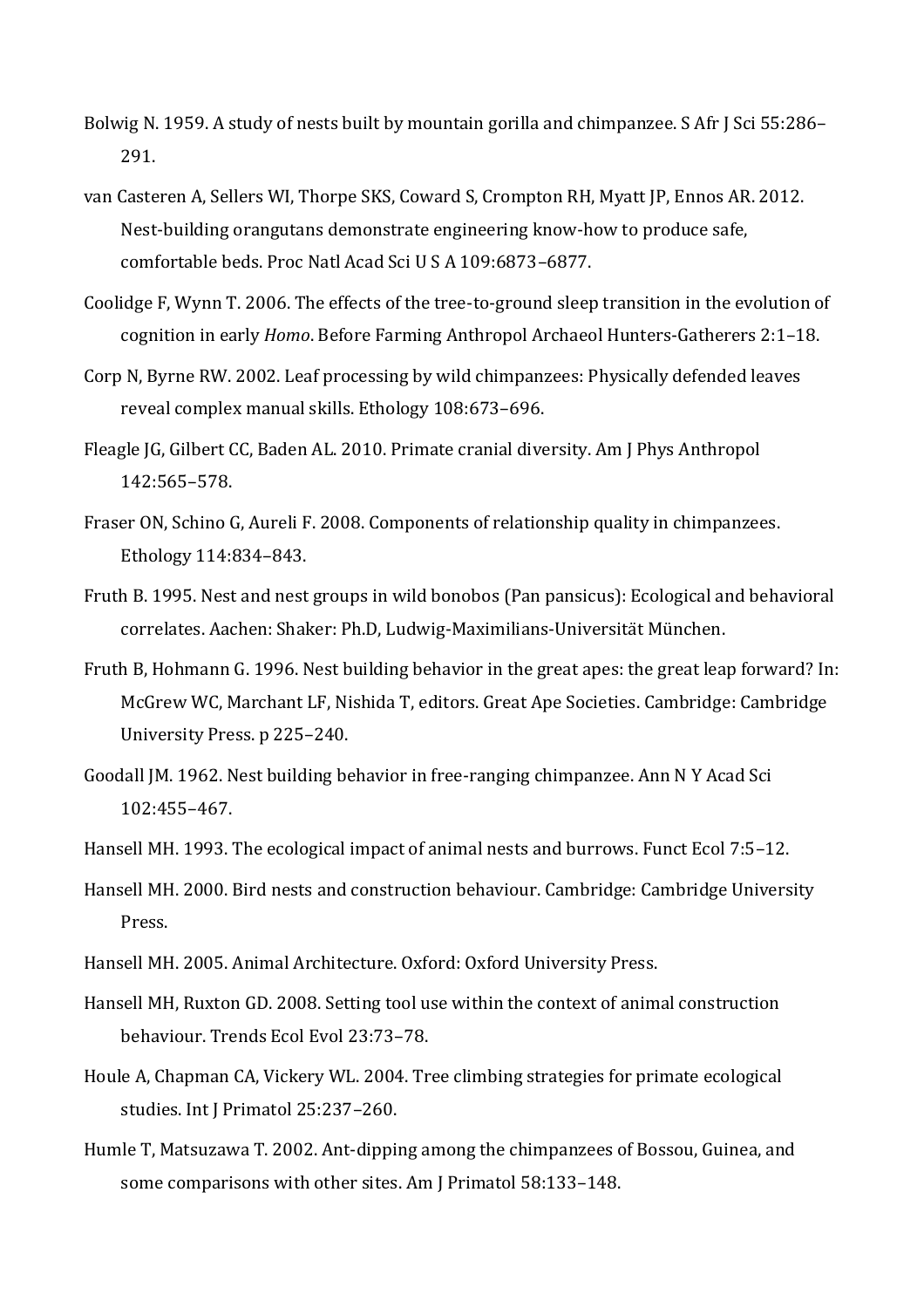- Hutcheson G, Sofroniou N. 1999. The Multivariate Social Scientist. London: SAGE publications Ltd.
- Kano T. 1979. A pilot study of the ecology of pygmy chimpanzees, *Pan paniscus*. In: Hamburg DA, McCown ER, editors. The Great Apes. Menlo Park, CA: Benjamin/Cummings. p 123– 135.
- Koops K, Humle T, Sterck E, Matsuzawa T. 2006. Ground-nesting by the chimpanzees of the Nimba Mountains, Guinea: environmentally or socially determined? Am J Primatol 69:1– 13.
- Koops K, McGrew WC, de Vries H, Matsuzawa T. 2012. Nest-building by chimpanzees (*Pan troglodytes verus*) at Seringbara, Nimba Mountains: Antipredation, thermoregulation, and antivector hypotheses. Int J Primatol 33:356–380.
- Lodwick JL, Borries C, Pusey AE, Goodall J, McGrew WC. 2004. From nest to nest influence of ecology and reproduction on the active period of adult Gombe chimpanzees. Am J Primatol 64:249–260.
- Mackinnon J. 1974. The behaviour and ecology of wild orang-utans (*Pongo pygmaeus*). Anim Behav 22:3–74.
- McGrew WC. 2004. The Cultured Chimpanzee: Reflections on Cultural Primatology. Cambridge: Cambridge University Press.
- Mehlman PT, Doran DM. 2002. Influencing western gorilla nest construction at Mondika Research Center. Int J Primatol 23:1257–1285.
- Morbeck M, Zihlman A. 1989. Body size and proportions in chimpanzees, with special reference to *Pan troglodytes schweinfurthii* from Gombe National Park, Tanzania. Primates 30:369– 382.
- Pi JS, Veà J, Serrallonga J. 1997. Did the first hominids build nests? Curr Anthropol 38:914–916.
- Pruetz JD, Fulton SJ, Marchant LF, McGrew WC, Schiel M, Waller M. 2008. Arboreal nesting as anti-predator adaptation by savanna chimpanzees (*Pan troglodytes verus*) in southeastern Senegal. Am J Primatol 70:393–401.
- Remis MJ. 1993. Nesting behavior of lowland gorillas in the Dzanga-Sangha Reserve, Central African Republic: Implications for population estimates and understandings of group dynamics. Tropics 2:245–255.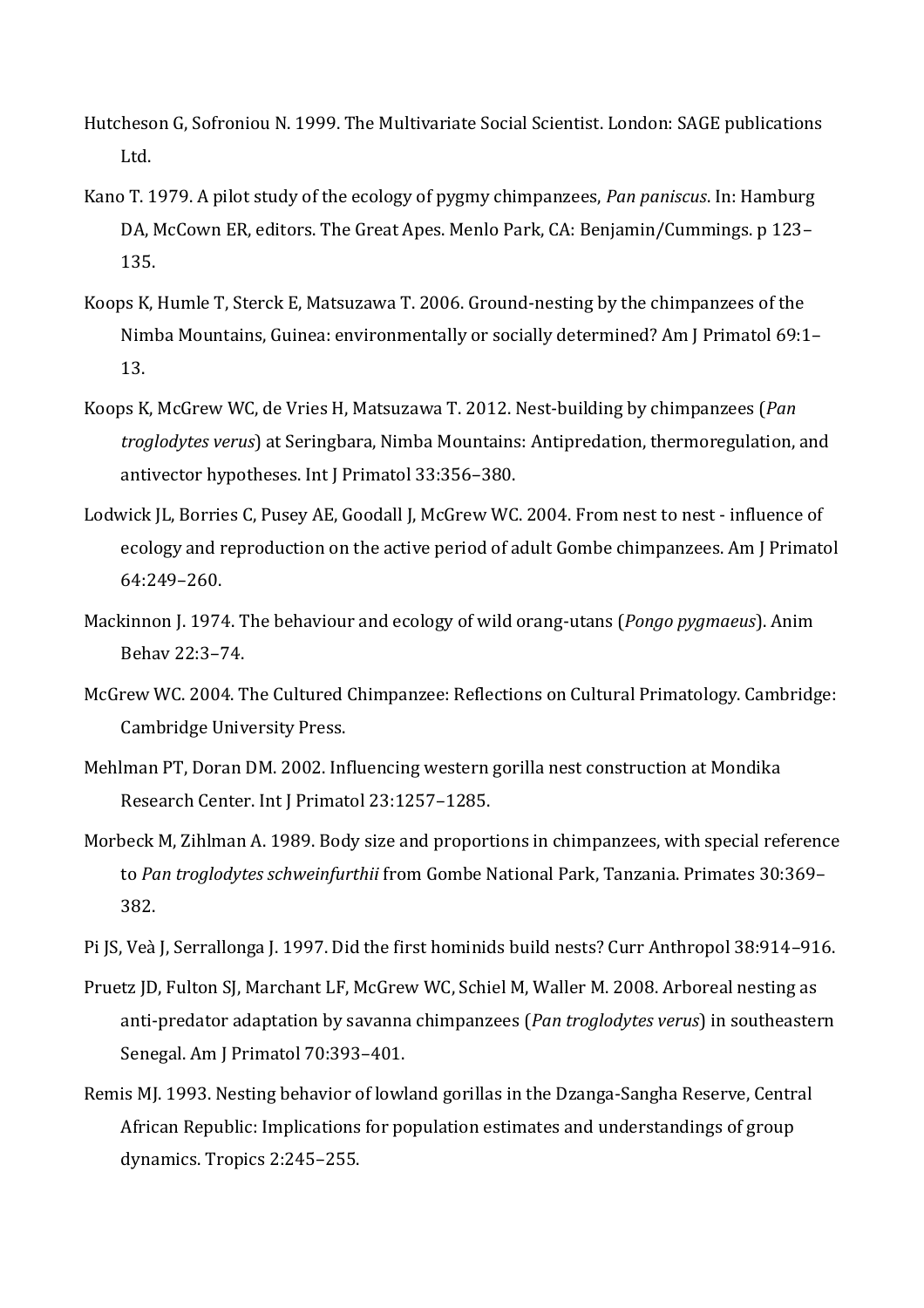- Russon AE, Handayani DP, Kuncoro P, Ferisa A. 2007. Orangutan leaf-carrying for nestbuilding: toward unraveling cultural processes. Anim Cogn 10:189–202.
- Samson DR. 2012. The chimpanzee nest quantified: morphology and ecology of arboreal sleeping platforms within the dry habitat site of Toro-Semliki Wildlife Reserve, Uganda. Primates 53:357–364.
- Samson DR, Hunt KD. 2012. A thermodynamic comparison of arboreal and terrestrial sleeping sites for dry-habitat chimpanzees (Pan troglodytes schweinfurthii) at the Toro-Semliki Wildlife Reserve, Uganda. Am J Primatol 74:811–818.
- Samson DR, Muehlenbein MP, Hunt KD. 2012. Do chimpanzees (*Pan troglodytes schweinfurthii*) exhibit sleep related behaviors that minimize exposure to parasitic arthropods? A preliminary report on the possible anti-vector function of chimpanzee sleeping platforms. Primates 54:73–80.
- van Schaik CP, Ancrenaz M, Borgen G, Galdikas B, Knott CD, Singleton I, Suzuki A, Utami SS, Merrill M. 2003. Orangutan cultures and the evolution of material culture. Science (80- ) 299:102–105.
- Schaller GB. 1963. The Mountain Gorilla: Ecology and Behavior. Chicago: University of Chicago Press.
- Schöning C, Humle T, Möbius Y, McGrew WC. 2008. The nature of culture: technological variation in chimpanzee predation on army ants revisited. J Hum Evol 55:48–59.
- Sept J. 1992. Was there no place like home? A new perspective on early hominid archaeological sites from the mapping of chimpanzee nests. Curr Anthropol 33:187–207.
- Stewart FA. 2011a. Brief communication: why sleep in a nest? Empirical testing of the function of simple shelters made by wild chimpanzees. Am J Phys Anthropol 146:313–8.
- Stewart FA. 2011b. The evolution of shelter: ecology and ethology of chimpanzee nest building. Cambridge, UK: PhD disseration, University of Cambridge.
- Stewart FA, Piel AK, McGrew WC. 2011. Living archaeology: artefacts of specific nest site fidelity in wild chimpanzees. J Hum Evol 61:388–95.
- Stewart FA, Pruetz JD. 2013. Do Chimpanzee Nests Serve an Anti-Predatory Function? Am J Primatol 75:593–604.
- Stewart FA, Pruetz JD, Hansell MH. 2007. Do chimpanzees build comfortable nests? Am J